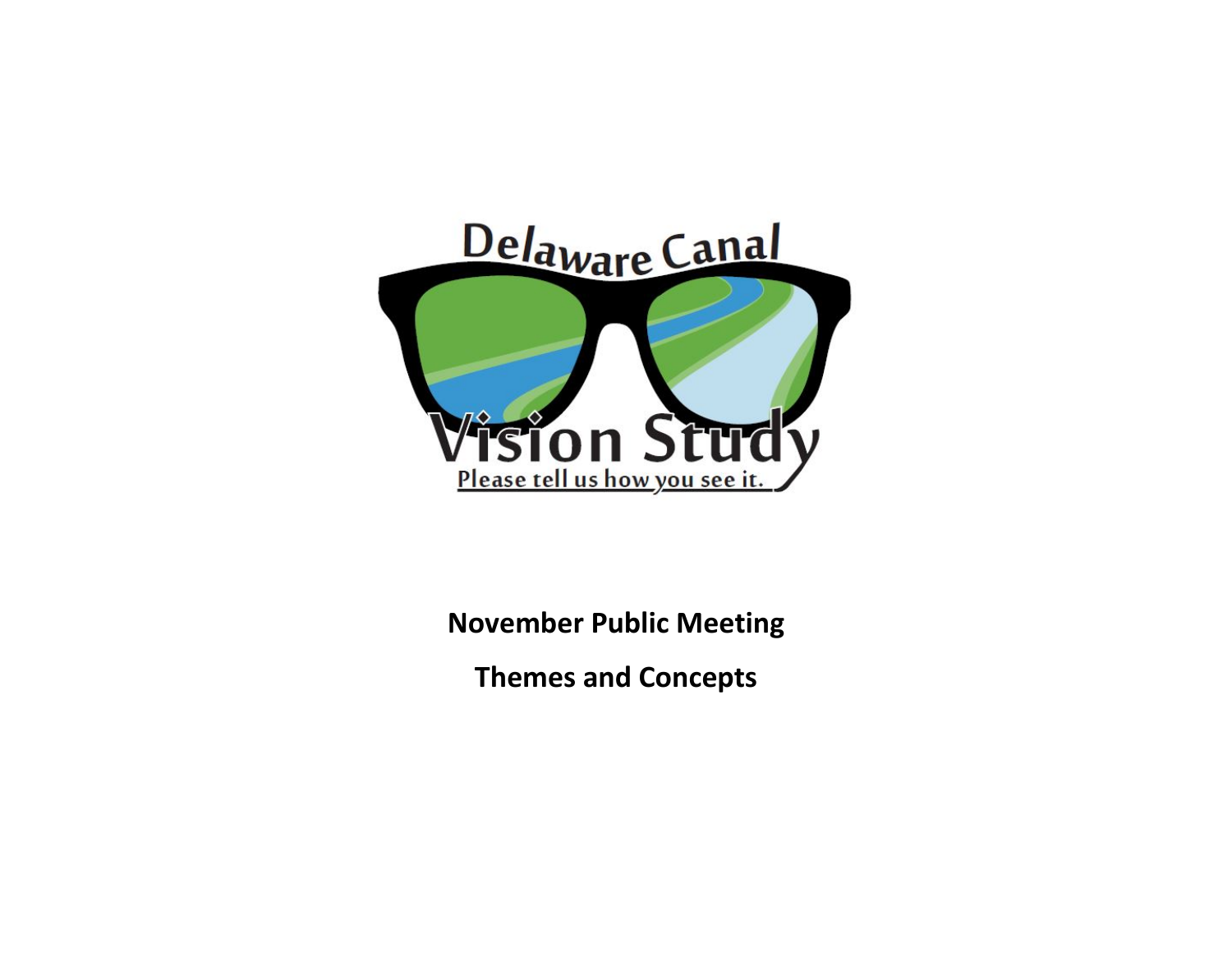| <b>Concepts</b>         | <b>Meetings</b>                                                       |                                                                                                                                                                                                                                                                                                                                                                          |                                                                                                               |        |  |
|-------------------------|-----------------------------------------------------------------------|--------------------------------------------------------------------------------------------------------------------------------------------------------------------------------------------------------------------------------------------------------------------------------------------------------------------------------------------------------------------------|---------------------------------------------------------------------------------------------------------------|--------|--|
|                         | $17-Nov$                                                              |                                                                                                                                                                                                                                                                                                                                                                          | 18-Nov                                                                                                        | 19-Nov |  |
| <b>Water</b>            |                                                                       |                                                                                                                                                                                                                                                                                                                                                                          |                                                                                                               |        |  |
| Environmental           |                                                                       |                                                                                                                                                                                                                                                                                                                                                                          |                                                                                                               |        |  |
|                         | watered<br>required                                                   | • Keeping the Canal<br>. Look at the definition of<br>a fully watered Canal, 3 or<br>5 ft, keep full depth<br>• Lot of animals use the<br>Canal-keeping that in mind                                                                                                                                                                                                     |                                                                                                               |        |  |
| Energy                  |                                                                       |                                                                                                                                                                                                                                                                                                                                                                          |                                                                                                               |        |  |
|                         |                                                                       |                                                                                                                                                                                                                                                                                                                                                                          | • Archimedes Screw in New<br>Hope<br>o Possibility of creating<br>electricity<br>o Help with the water issues |        |  |
| <b>Water Access</b>     |                                                                       |                                                                                                                                                                                                                                                                                                                                                                          |                                                                                                               |        |  |
|                         | Canal:<br>summer                                                      | · Rapid-response:<br>o Pre-design situations<br>o Fix it right away<br>• What gets water in<br>o Archimedes Screw<br>o Almost as soon as<br>Canal was finished, 2<br>waterwheels were<br>added and in place until<br>1929<br>· Southern end relies on<br>inlet near Odette's:<br>o Dry mostly in the<br>o FODC promoting<br>Archimedes Screw to<br>supplement water flow |                                                                                                               |        |  |
| <b>Alternative Uses</b> |                                                                       |                                                                                                                                                                                                                                                                                                                                                                          |                                                                                                               |        |  |
|                         | · Water as a resource:<br>o Potable in Jersey<br>o Fire protection in |                                                                                                                                                                                                                                                                                                                                                                          |                                                                                                               |        |  |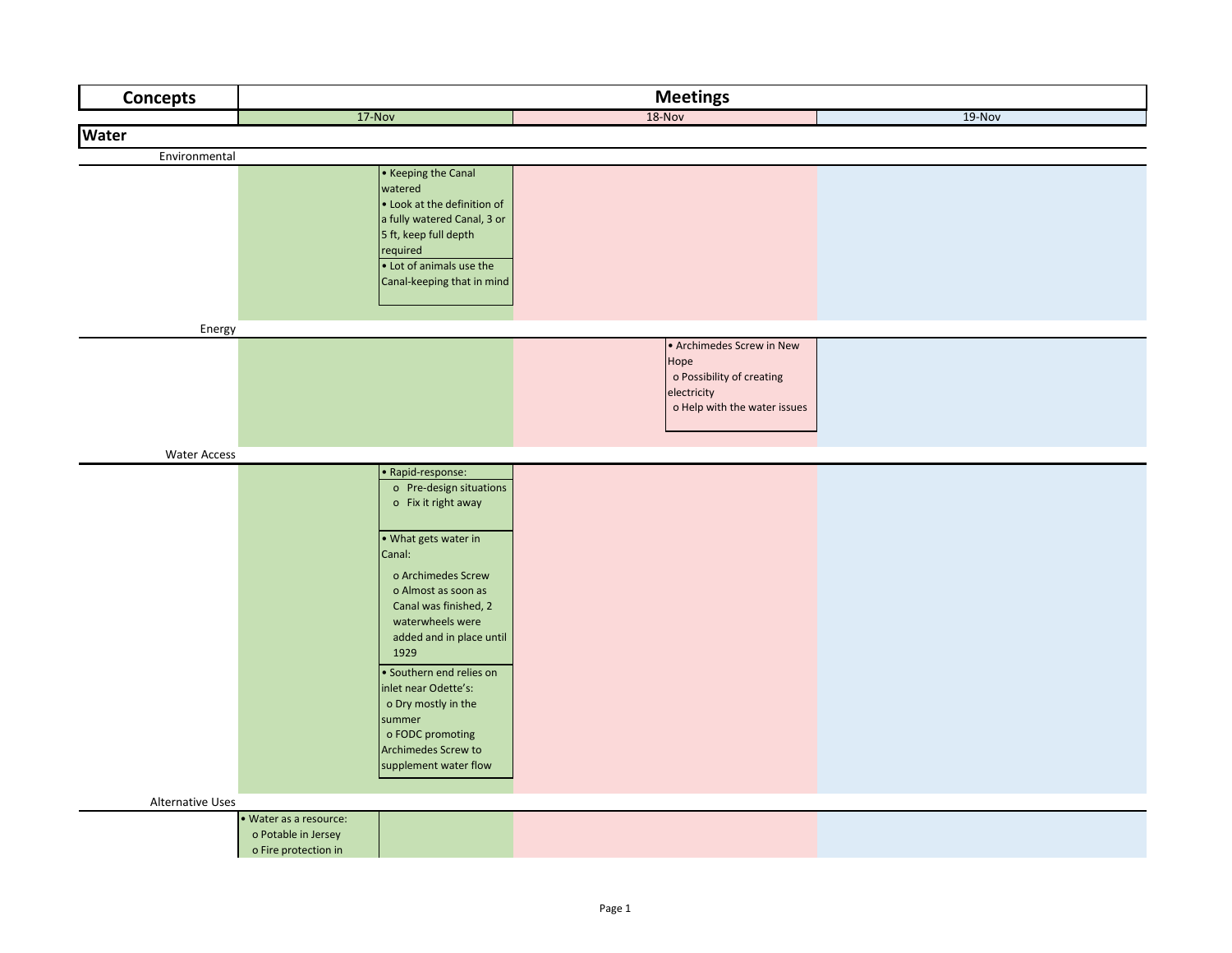| <b>Concepts</b>          | <b>Meetings</b>                                    |                            |        |        |  |
|--------------------------|----------------------------------------------------|----------------------------|--------|--------|--|
|                          | $17-Nov$                                           |                            | 18-Nov | 19-Nov |  |
|                          | Plumstead                                          |                            |        |        |  |
|                          | o There are dry hydrants                           |                            |        |        |  |
|                          | in Canal                                           |                            |        |        |  |
|                          |                                                    |                            |        |        |  |
| Floods                   |                                                    |                            |        |        |  |
|                          |                                                    | · Don't just release water |        |        |  |
|                          |                                                    | after rains, let overflows |        |        |  |
|                          |                                                    | do their job               |        |        |  |
|                          |                                                    | • Augmenting pumps         |        |        |  |
|                          |                                                    | o In the old days, pump    |        |        |  |
|                          |                                                    | would be fixed             |        |        |  |
|                          |                                                    | immediately                |        |        |  |
|                          |                                                    | o What about a siphon      |        |        |  |
|                          |                                                    | pump to keep water         |        |        |  |
|                          |                                                    | flowing if there's a break |        |        |  |
|                          |                                                    | somewhere?                 |        |        |  |
|                          |                                                    | · Water flow               |        |        |  |
|                          |                                                    | management:                |        |        |  |
|                          |                                                    | o Modernize this           |        |        |  |
|                          |                                                    | control system             |        |        |  |
|                          |                                                    | o Wireless sensors to      |        |        |  |
|                          |                                                    | sense problems and         |        |        |  |
|                          |                                                    | send directly to office    |        |        |  |
|                          |                                                    | o Done within              |        |        |  |
|                          |                                                    | Landmark                   |        |        |  |
|                          |                                                    |                            |        |        |  |
| <b>Connections &amp;</b> |                                                    |                            |        |        |  |
| Community                |                                                    |                            |        |        |  |
| Users                    |                                                    |                            |        |        |  |
|                          | • Is there a Vision Statement                      |                            |        |        |  |
|                          | with Study?                                        |                            |        |        |  |
|                          | o Everyone wanted to talk                          |                            |        |        |  |
|                          | about Vision Statement in                          |                            |        |        |  |
|                          | recent county planning<br>o How do we put that out |                            |        |        |  |
|                          | there?                                             |                            |        |        |  |
|                          | o Resonating with public                           |                            |        |        |  |
|                          | officials                                          |                            |        |        |  |
|                          |                                                    |                            |        |        |  |
|                          |                                                    |                            |        |        |  |
|                          |                                                    |                            |        |        |  |
| Non-Users                |                                                    |                            |        |        |  |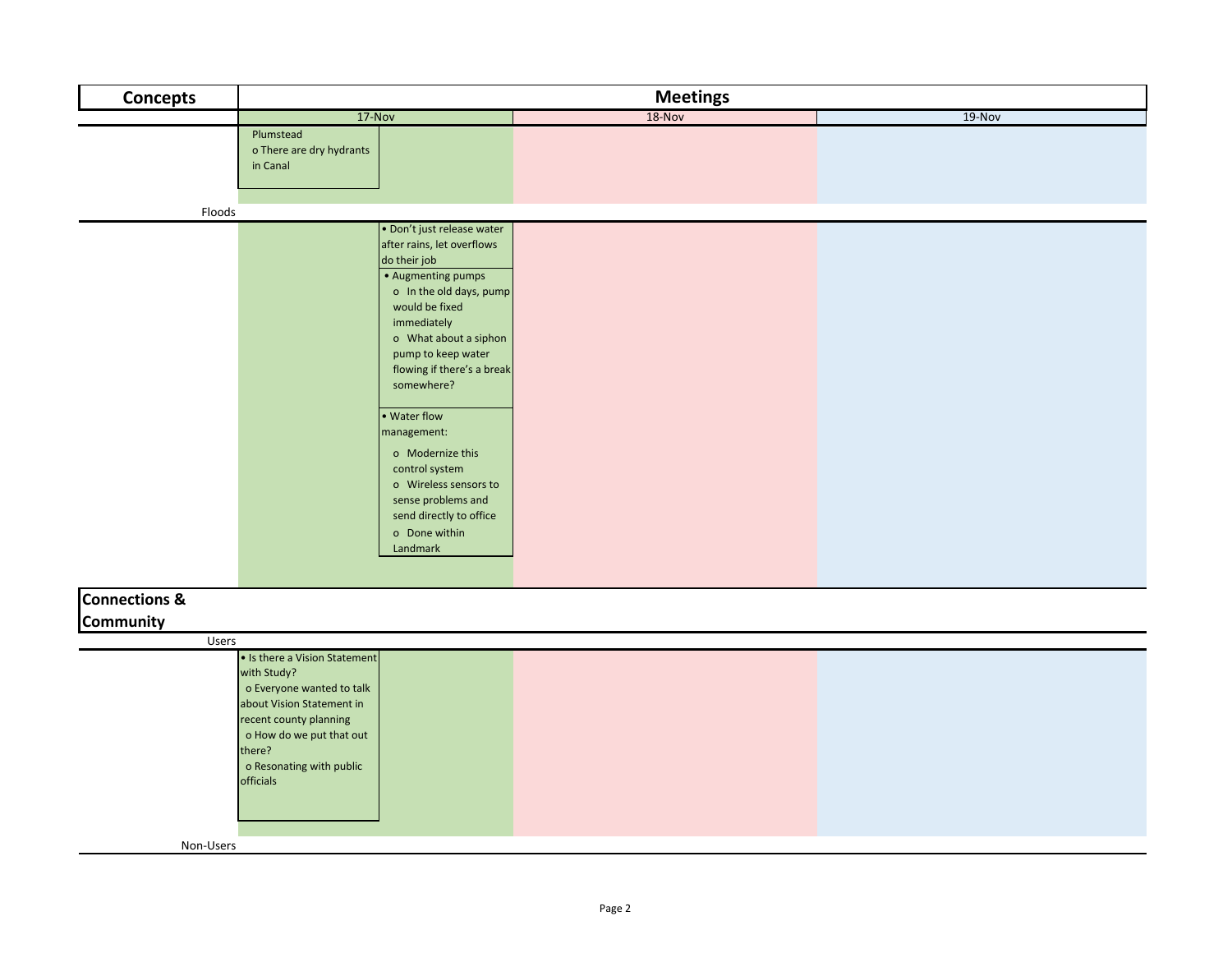| <b>Concepts</b>         | <b>Meetings</b>                                                                                                                                                |                                                                                                                                                                                                                                                                                                                                                                                                                                                                                                                                                                                          |        |  |  |
|-------------------------|----------------------------------------------------------------------------------------------------------------------------------------------------------------|------------------------------------------------------------------------------------------------------------------------------------------------------------------------------------------------------------------------------------------------------------------------------------------------------------------------------------------------------------------------------------------------------------------------------------------------------------------------------------------------------------------------------------------------------------------------------------------|--------|--|--|
|                         | $17-Nov$                                                                                                                                                       | 18-Nov                                                                                                                                                                                                                                                                                                                                                                                                                                                                                                                                                                                   | 19-Nov |  |  |
|                         | • Getting to decision makers                                                                                                                                   | . Wild and Scenic<br>• Light industrial zones<br>o Encourage adaptive reuse<br>o Birding<br>o Wildlife<br>o How to preserve it<br>• Young creatives                                                                                                                                                                                                                                                                                                                                                                                                                                      |        |  |  |
| <b>Private Property</b> |                                                                                                                                                                |                                                                                                                                                                                                                                                                                                                                                                                                                                                                                                                                                                                          |        |  |  |
|                         |                                                                                                                                                                |                                                                                                                                                                                                                                                                                                                                                                                                                                                                                                                                                                                          |        |  |  |
| Commercial              |                                                                                                                                                                |                                                                                                                                                                                                                                                                                                                                                                                                                                                                                                                                                                                          |        |  |  |
|                         | • Gross National Product of<br>all the businesses in the<br>Canal watershed?<br>• Ask businesses in the<br>watershed to contribute,<br>they should play a part | · Private sector - better be<br>part of it<br>o It is about networking<br>o Digital piece is lacking<br>- Need to get something<br>on cell phones<br>Go to where people are<br>- Facebook<br>• Engage younger people<br>. Who do I listen to?<br>o There are a lot of different<br>people<br>o Need a central voice<br>o Easier to network<br>o Network node<br>• Without the water it is hard<br>to get the private sector<br>involved<br>o People can see the<br>potential<br>o Portion of locks filled<br>• Small construction projects<br>· Pilot projects to generate<br>enthusiasm |        |  |  |

Importance to Community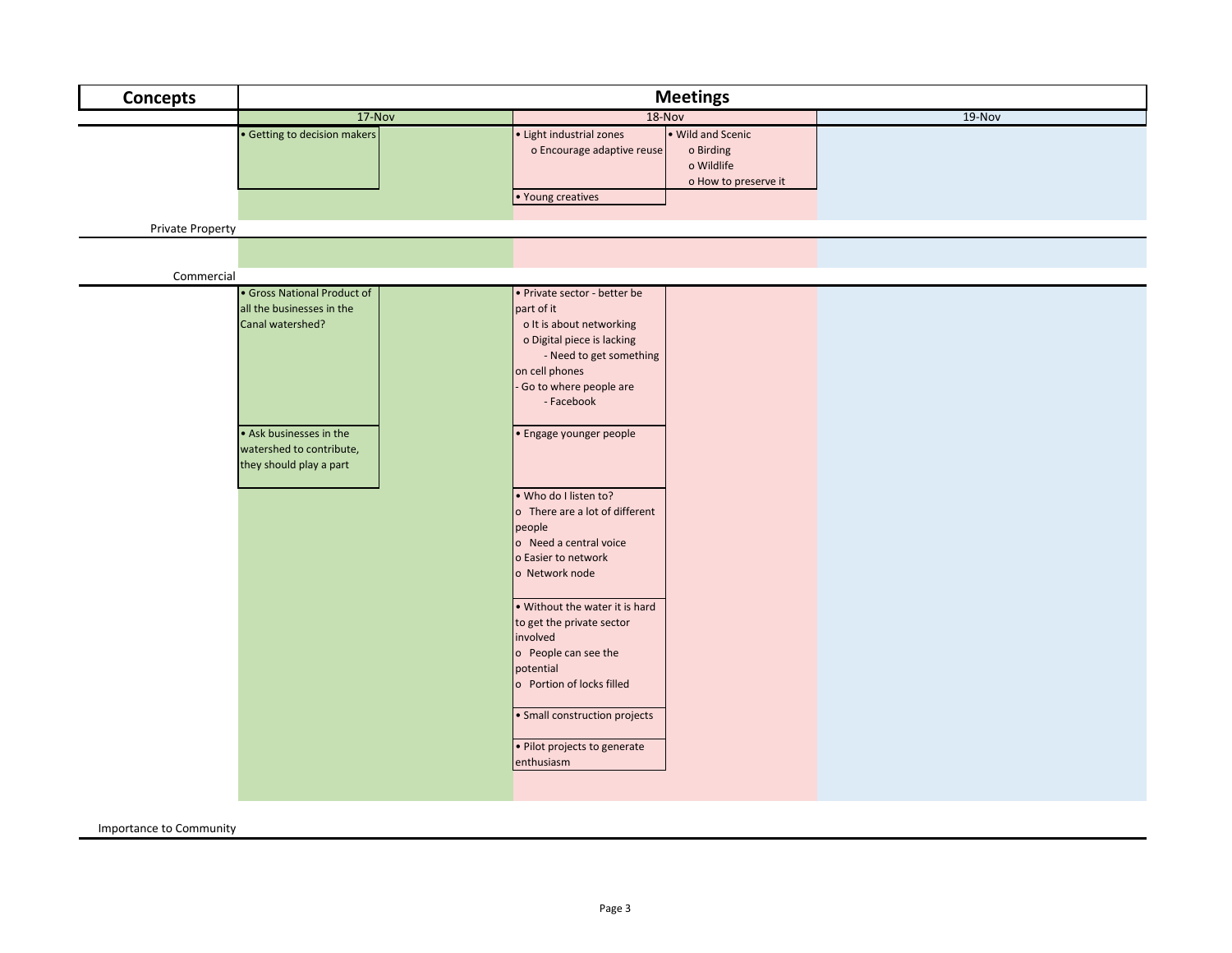| <b>Concepts</b> | <b>Meetings</b>                                                                                                                                                                                                         |                                                                                                                                            |                                                                                                                                                                                                                                                                                                                                                                                                                                                                                           |  |                                                                                                                                                                                                                                                                                                                                                                                                                                             |                                                                                                                                                                                                                                                                                                                                                                                                                                             |
|-----------------|-------------------------------------------------------------------------------------------------------------------------------------------------------------------------------------------------------------------------|--------------------------------------------------------------------------------------------------------------------------------------------|-------------------------------------------------------------------------------------------------------------------------------------------------------------------------------------------------------------------------------------------------------------------------------------------------------------------------------------------------------------------------------------------------------------------------------------------------------------------------------------------|--|---------------------------------------------------------------------------------------------------------------------------------------------------------------------------------------------------------------------------------------------------------------------------------------------------------------------------------------------------------------------------------------------------------------------------------------------|---------------------------------------------------------------------------------------------------------------------------------------------------------------------------------------------------------------------------------------------------------------------------------------------------------------------------------------------------------------------------------------------------------------------------------------------|
|                 | 17-Nov                                                                                                                                                                                                                  |                                                                                                                                            | 18-Nov                                                                                                                                                                                                                                                                                                                                                                                                                                                                                    |  | 19-Nov                                                                                                                                                                                                                                                                                                                                                                                                                                      |                                                                                                                                                                                                                                                                                                                                                                                                                                             |
|                 | · National Historic<br>Landmark (NHL) is a high<br>designation:<br>o Solutions done in the<br>context of historic character<br>o Character in context<br>with the surrounding<br>landscape                              | • General viewshed<br>analysis done -<br>o Maybe update to be<br>more localized<br>o Ensure teeth in<br>ordinances to protect<br>viewsheds | • This is now a regionally trail<br>• Connects people to history<br>and culture<br>• There is money coming into<br>PA Environmental Council to<br>remove obstructions<br>o Trail fixes need to work<br>with fixing the Canal<br>· Projects should consider<br>Canal<br>o Stormwater implications<br>o Integral to maintain viability<br>• Challenge of restoring a<br>historic resource<br>• Much of the funding through<br>the DOT is focused on the trail<br>o Funds are just not there |  | . We have to get a list of all<br>events together<br>• Maybe a college helps organize • 25% of downtown Easton<br>all the events<br>o Planning<br>• Sure we need to address the<br>issue of tow path trail surface<br>o Stabilize turf surface<br>o We need to come up with a<br>cheap solution to make it smooth<br>o Safe priority<br>o We need to get bikers off the<br>road<br>o One driver said, "we want to<br>get people over there" | · Other trails that are expanding<br>along the Canal<br>Residents are over 65 how do<br>we make sure they are taken care<br>of?<br>• The arts community is a huge<br>underutilized entity that can<br>promote Canal<br>o Influence could be greater<br>o Historically they were the<br>nfluential group<br>o Still advocating<br>o Artists are still out there<br>· Create an artistic narrative<br>• Paint festival to convene<br>everyone |
|                 | • Complexity of 60 mile<br>asset<br>o How vital it is<br>o Scale to individual asset<br>o What is connection to<br>the state?<br>o Adding "stories" photos<br>on website by users<br>o Make "live" online with<br>posts |                                                                                                                                            |                                                                                                                                                                                                                                                                                                                                                                                                                                                                                           |  | • A biker advocate from Bike<br><b>Bucks County</b><br>o Says the surface is great<br>o Yardley to Frenchtown -<br>variety of surfaces<br>o Lumberville-it is rougher<br>o It comes down to dollars vs<br>value<br>o Pretty good for a casual ride<br>with a family<br>o Not street bike tire<br>o It could be better, but it is<br>safe<br>o Huge increase in bike users<br>o People start avoiding on the<br>weekends                     |                                                                                                                                                                                                                                                                                                                                                                                                                                             |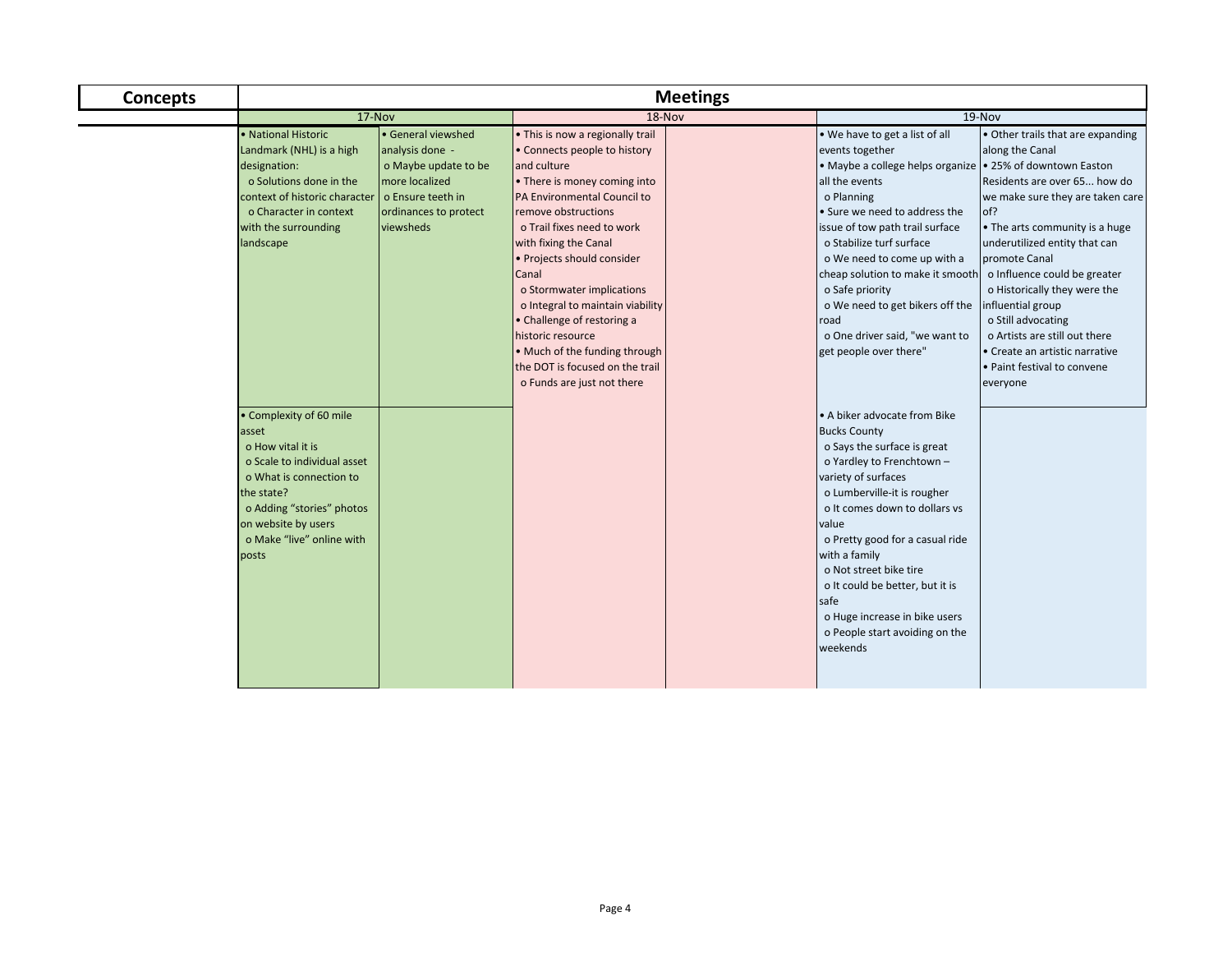| <b>Concepts</b> | <b>Meetings</b> |                                                                                                                                                                                                                                                                                                                                                                                                                                                                                                                                                                                                                                                                                      |                                                                                                                                                                                                                                                                                                                                                                                                                                                                                                                                                                                                                                                                                                                                                                         |  |  |
|-----------------|-----------------|--------------------------------------------------------------------------------------------------------------------------------------------------------------------------------------------------------------------------------------------------------------------------------------------------------------------------------------------------------------------------------------------------------------------------------------------------------------------------------------------------------------------------------------------------------------------------------------------------------------------------------------------------------------------------------------|-------------------------------------------------------------------------------------------------------------------------------------------------------------------------------------------------------------------------------------------------------------------------------------------------------------------------------------------------------------------------------------------------------------------------------------------------------------------------------------------------------------------------------------------------------------------------------------------------------------------------------------------------------------------------------------------------------------------------------------------------------------------------|--|--|
|                 | $17-Nov$        | 18-Nov                                                                                                                                                                                                                                                                                                                                                                                                                                                                                                                                                                                                                                                                               | 19-Nov                                                                                                                                                                                                                                                                                                                                                                                                                                                                                                                                                                                                                                                                                                                                                                  |  |  |
|                 |                 | . Without water the integrity<br>of the Canal suffers<br>o Berms, structures, etc.<br>• For Municipal Separate<br>Storm Sewer System (MS4)<br>requirements<br>o Use the Canal to help save<br>money<br>o Tax will stay in the local<br>community<br>o Many communities require<br>a plan<br>o They should use Canal<br>o Could help with<br>maintenance<br>o Identify water quality issues<br>• Linking Principle 4 to<br>Principle 1: It's Our Delaware<br>Canal<br>o Gather citizen support with<br>the trail<br>o People will use it and love it<br>o Back to how you get<br>ownership<br>. Is there a list of events on<br>the tow path?<br>o There are races along the<br>Canal | • There are 3 different trail<br>surfaces on the canal<br>o 2001 crush read stone<br>o 2004-06 new material<br>stabilized turf<br>• Connectivity piece is very<br>important<br>· More access points to get on<br>and off the tow path<br>o More people get on and off<br>. Not enough people away from<br>the river know it's there<br>• Community engagement<br>activities are right on the Canal<br>o Can we do canal plus<br>• Creative placemaking<br>o Ideas of starting a parade<br>somewhere and bring it down to<br>Canal<br>o Canal-o-ween is an example of<br>community embracing Canal<br>o Pop up urbanism is a trend<br>o Put a spin on an old asset<br>. How do we keep the Wild and<br>Scenic?<br>. How ever we can bring out the<br>beauty on the Canal |  |  |
|                 |                 | • There is not a master list<br>o It is out there<br>o Not necessarily in one place<br>- different newsletters                                                                                                                                                                                                                                                                                                                                                                                                                                                                                                                                                                       | · W&S Designation has gaps in it<br>o Some municipalities choose<br>not to get the designation                                                                                                                                                                                                                                                                                                                                                                                                                                                                                                                                                                                                                                                                          |  |  |
|                 |                 |                                                                                                                                                                                                                                                                                                                                                                                                                                                                                                                                                                                                                                                                                      |                                                                                                                                                                                                                                                                                                                                                                                                                                                                                                                                                                                                                                                                                                                                                                         |  |  |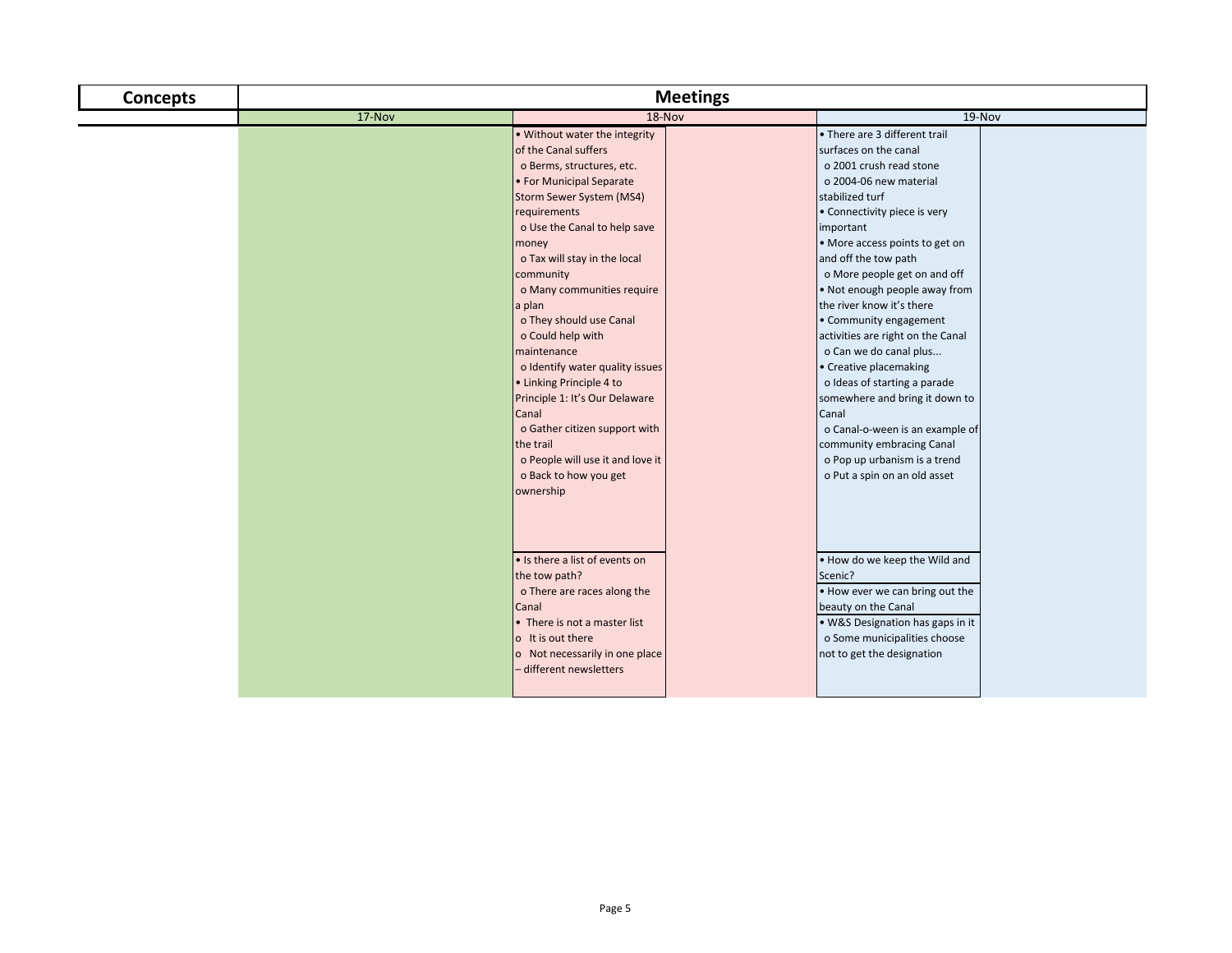| <b>Concepts</b>       |          | <b>Meetings</b> |                                                                                                                                                                                                                                                                                 |
|-----------------------|----------|-----------------|---------------------------------------------------------------------------------------------------------------------------------------------------------------------------------------------------------------------------------------------------------------------------------|
|                       | $17-Nov$ | $18-Nov$        | $19-Nov$                                                                                                                                                                                                                                                                        |
|                       |          |                 | . Does Wild and Scenic bring in<br>money?<br>o Very little<br>o Bragging rights<br>o If you want to get along the<br>river you have to get approval<br>o Tubers work without approval<br>o Enforces water quality<br>standards<br>o Supports scenic byways<br>o Not well funded |
|                       |          |                 | . Work with agencies to avoid<br>difficulties of making<br>improvements<br>• Municipalities that are not<br>engaged yet can still enter W&S<br>designation<br>o Revisit and reeducate                                                                                           |
|                       |          |                 | · Too much development<br>prevents it<br>. Utility areas that are excluded<br>from designation<br>o Or was this because of choice                                                                                                                                               |
|                       |          |                 | . Who is the photographer-<br>from FODC                                                                                                                                                                                                                                         |
| Penn East Pipeline    |          |                 |                                                                                                                                                                                                                                                                                 |
|                       |          |                 |                                                                                                                                                                                                                                                                                 |
| Community Includement |          |                 |                                                                                                                                                                                                                                                                                 |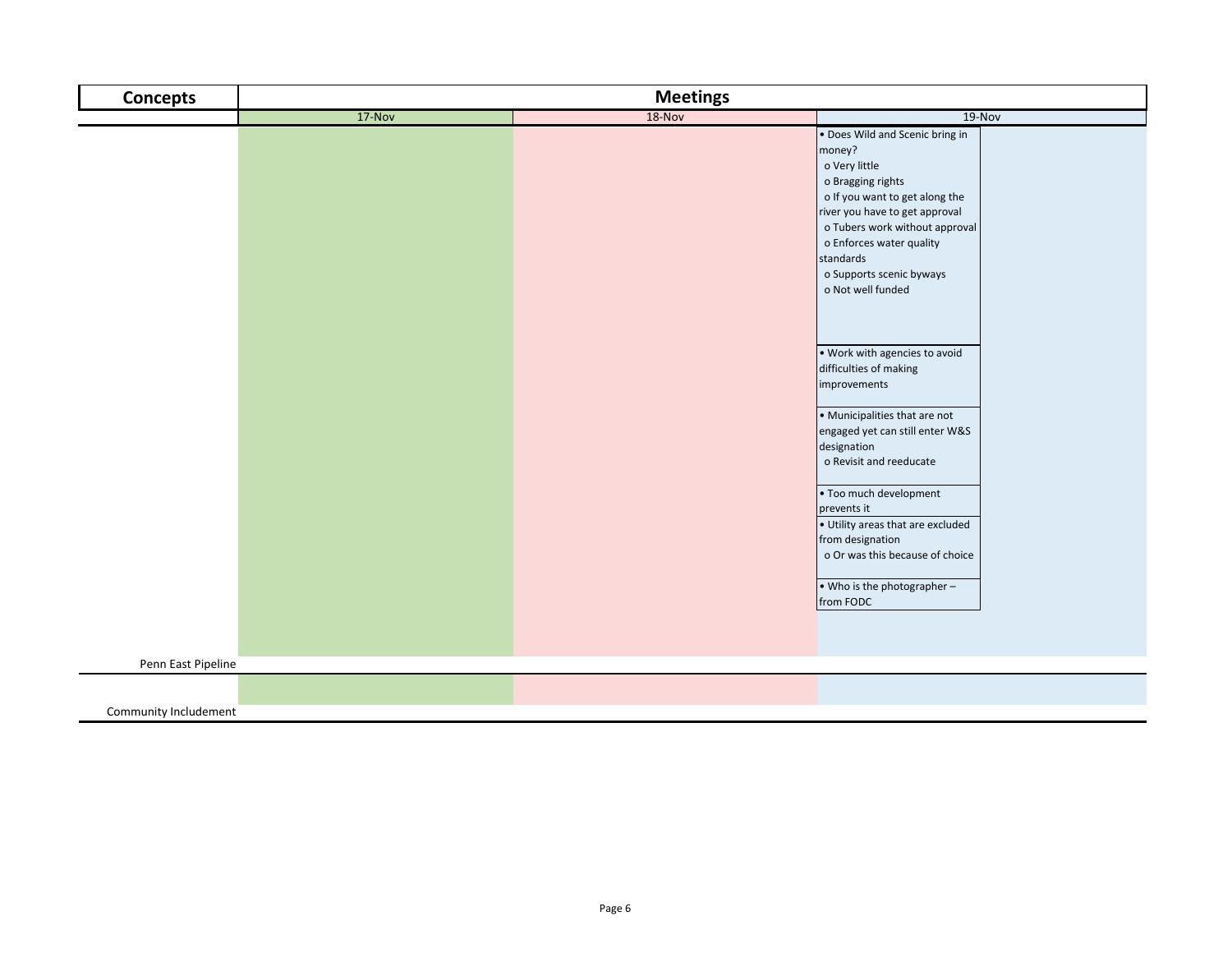| <b>Concepts</b> | <b>Meetings</b>                                                                                                                                                                                                                                                                                                                                                                                                                                                                                                                                                         |                                                                                                                                    |                                                                                                                                                                                |                                                                                                                                                                                |        |
|-----------------|-------------------------------------------------------------------------------------------------------------------------------------------------------------------------------------------------------------------------------------------------------------------------------------------------------------------------------------------------------------------------------------------------------------------------------------------------------------------------------------------------------------------------------------------------------------------------|------------------------------------------------------------------------------------------------------------------------------------|--------------------------------------------------------------------------------------------------------------------------------------------------------------------------------|--------------------------------------------------------------------------------------------------------------------------------------------------------------------------------|--------|
|                 | $17-Nov$                                                                                                                                                                                                                                                                                                                                                                                                                                                                                                                                                                |                                                                                                                                    | 18-Nov                                                                                                                                                                         |                                                                                                                                                                                | 19-Nov |
|                 | · Sub-committee<br>o Plumstead has 3 new<br>committees (Village,<br>Improvement, Trail<br>Advisory)<br>o Maybe sub-committee<br>can be formed to work<br>toward goals of the group<br>o Supervisors are busy, sub-<br>committee is a good tool for<br>focus and progress<br>o Can you define it?<br>o 19-20 townships are<br>working toward goal<br>o If local people were on<br>sub-committee, you'll get a<br>lot more support<br>o Some supervisors don't<br>know what's happening<br>o Person on sub-<br>committee will bring<br>information back to<br>supervisors | • Friends of the Delaware<br>Canal (FODC):<br>o Canal tenders<br>o Clean-up day<br>o Watching media outlets<br>to monitor programs | · Get articles into local<br>newsletter                                                                                                                                        | . New Hope and Washington<br>Crossing are a destination                                                                                                                        |        |
|                 | o More commitment in<br>local organizations<br>· Circuit identified priority<br>trail projects<br>o Get major groups<br>involved<br>o These are priorities at<br>this time<br>o Develop a master list                                                                                                                                                                                                                                                                                                                                                                   |                                                                                                                                    | • Almost all Lehigh Valley<br>brochures have Canal pictures<br>. Need a committee to report<br>to the CAC to get info back to<br>Municipalities<br>. Improve attendance at CAC | . Need to go to the Township<br>association and get the new<br>guys<br>· Just need to make it a 5<br>minute overview<br>• County Association of<br><b>Township Supervisors</b> |        |
|                 |                                                                                                                                                                                                                                                                                                                                                                                                                                                                                                                                                                         |                                                                                                                                    | o Happens quarterly<br>o Functions well                                                                                                                                        | • County planning<br>commissions' training for new<br>advisors<br>. Opportunities to bring small<br>to medium projects to<br>municipalities                                    |        |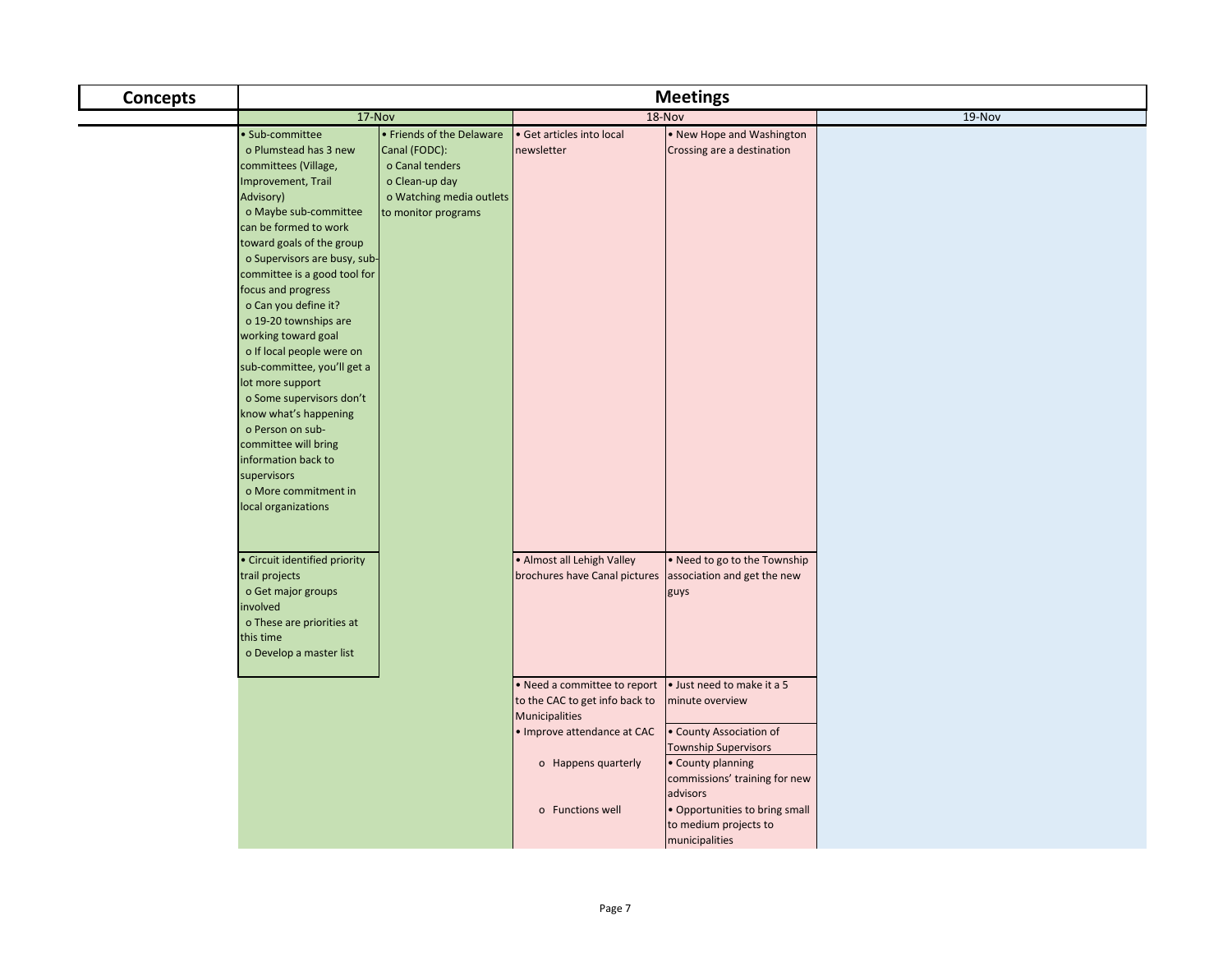| <b>Concepts</b>               | <b>Meetings</b>                                                                               |                                                                                                                                                                                                    |        |  |
|-------------------------------|-----------------------------------------------------------------------------------------------|----------------------------------------------------------------------------------------------------------------------------------------------------------------------------------------------------|--------|--|
|                               | $17-Nov$                                                                                      | 18-Nov                                                                                                                                                                                             | 19-Nov |  |
|                               |                                                                                               | o Get something in front of<br>o Needs more<br>attendance<br>them to get the<br>conversation going<br>· Partners<br>o Sparks interest                                                              |        |  |
|                               |                                                                                               | o Who can be engaged<br>o Needs to be practical                                                                                                                                                    |        |  |
|                               |                                                                                               | . All the municipalities that<br>touch the Canal                                                                                                                                                   |        |  |
|                               |                                                                                               | • Communities that identify<br>• Who is everybody<br>o This is one of the challenges with Canal<br>o Motorists are over used<br>o Yardley<br>o Birders, walkers, joggers,<br>o Washington Crossing |        |  |
|                               |                                                                                               | fisherman, craftsman,<br>o New Hope<br>kayakers, restaurants, bed and<br>o Solebury<br>breakfast                                                                                                   |        |  |
|                               |                                                                                               |                                                                                                                                                                                                    |        |  |
| <b>Technological Outreach</b> |                                                                                               |                                                                                                                                                                                                    |        |  |
|                               | • Is there room for leeway                                                                    | . Next to the Canal is a big                                                                                                                                                                       |        |  |
|                               | in the standards?<br>o Repair frequently<br>troubling areas with new<br>technology that lasts | water source<br>o Get the river into the Canal<br>o This can be expensive<br>o There is no reliable way to<br>get water from Easton down<br>o Pumping projects are<br>underway                     |        |  |
|                               |                                                                                               | • How was it fed?<br>o Inlets, tributaries<br>o Dams in Easton and at New<br>Hope<br>• Keep water in the Canal<br>while under construction<br>o Culvert dam above/below<br>projects                |        |  |
|                               |                                                                                               | . Water wheel in New Hope<br>does not exist anymore                                                                                                                                                |        |  |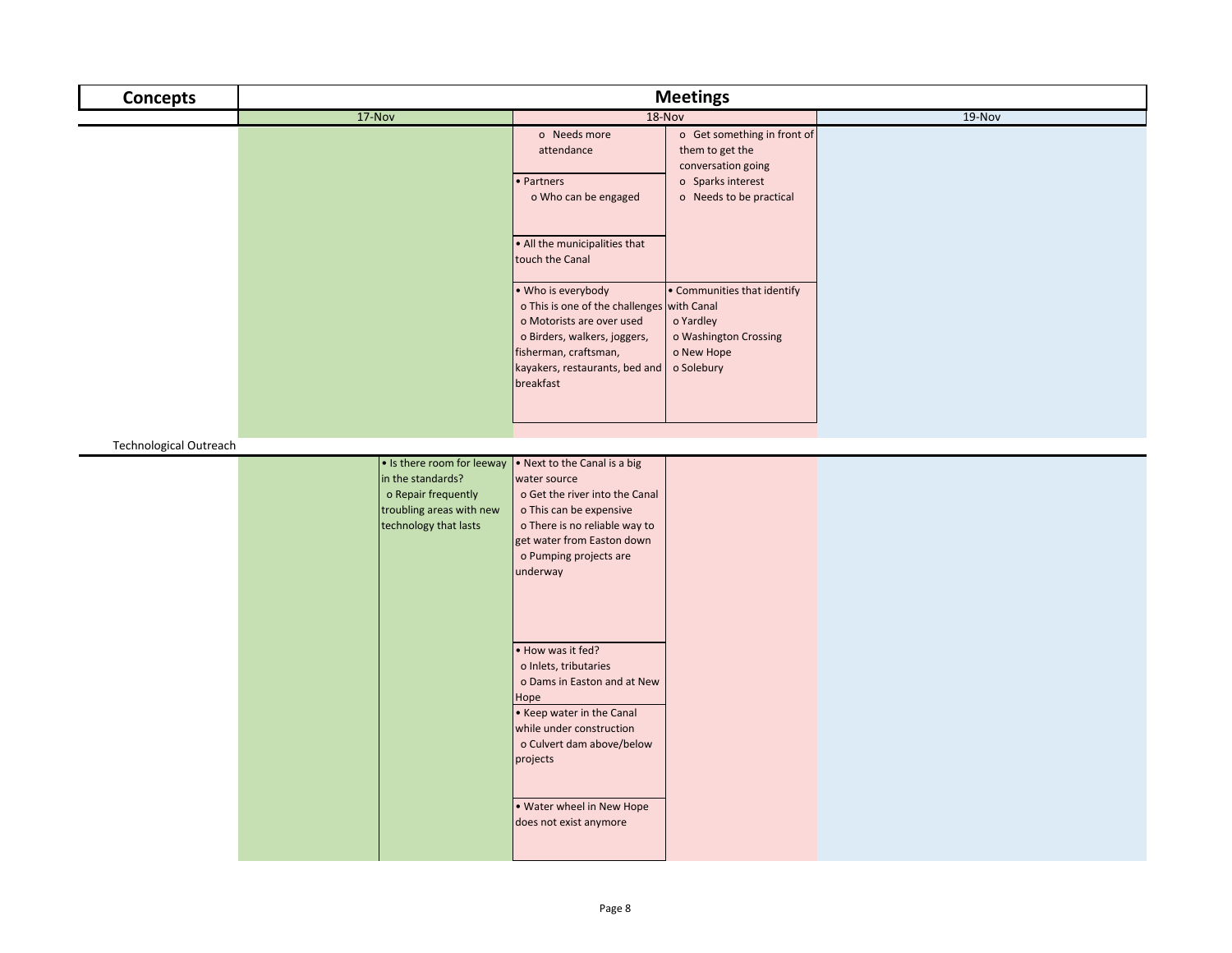| <b>Concepts</b>             | <b>Meetings</b>                                                                                                                                                                                                                                                                                                                                                                                                                                        |                                                                                                                                                                                                                                                                                                                                                                        |                                                                                     |                                                                |        |
|-----------------------------|--------------------------------------------------------------------------------------------------------------------------------------------------------------------------------------------------------------------------------------------------------------------------------------------------------------------------------------------------------------------------------------------------------------------------------------------------------|------------------------------------------------------------------------------------------------------------------------------------------------------------------------------------------------------------------------------------------------------------------------------------------------------------------------------------------------------------------------|-------------------------------------------------------------------------------------|----------------------------------------------------------------|--------|
|                             | 17-Nov                                                                                                                                                                                                                                                                                                                                                                                                                                                 |                                                                                                                                                                                                                                                                                                                                                                        | 18-Nov                                                                              |                                                                | 19-Nov |
|                             |                                                                                                                                                                                                                                                                                                                                                                                                                                                        |                                                                                                                                                                                                                                                                                                                                                                        | <b>William Penn Foundation</b><br>stormwater study<br>. Is there any thought to use |                                                                |        |
|                             |                                                                                                                                                                                                                                                                                                                                                                                                                                                        |                                                                                                                                                                                                                                                                                                                                                                        | stormwater to feed the Canal?                                                       |                                                                |        |
| <b>Educational Outreach</b> |                                                                                                                                                                                                                                                                                                                                                                                                                                                        |                                                                                                                                                                                                                                                                                                                                                                        |                                                                                     |                                                                |        |
|                             | • Central Bucks School                                                                                                                                                                                                                                                                                                                                                                                                                                 | · All school districts along                                                                                                                                                                                                                                                                                                                                           | Several groups doing                                                                | · Grow your audience                                           |        |
|                             | District:<br>o Peace Valley Park field<br>trips<br>o Need variation for trips,<br>Canal could be option<br>o Lot of volunteer parents<br>come on trips<br>o Challenge to get them to<br>Canal is funding-how to<br>locally promote it?<br>o Partnerships with schools<br>o Teachers on Facebook, if<br>you sponsor hyper-local ads, programs in conjunction<br>it'll get to teachers who will<br>aggressively promote it to<br>students, parents, etc. | the Canal should be<br>contacted to engage in<br>educational programs:<br>o New generation of<br>stewards.<br>o Solebury, Bristol have<br>education programs.<br>o PA certified curriculum-<br>Program in the Park.<br>o PA Department of<br><b>Conservation and Natural</b><br>Resources (DCNR) also has<br>with school districts that<br>build on existing programs. | education                                                                           | o Take it to Harrisburg and get<br>it into the schools systems |        |
|                             | • Partnering with<br>universities and historic<br>preservation programs at<br>schools-they're prepared to<br>help<br>· Education needs to be<br>spelled out<br>• Educational<br>establishments<br>• Use it for teaching<br>o Delaware & Lehigh<br>National Heritage Corridor<br>(D&L) has a curriculum<br>o Expand network and<br>outreach                                                                                                             |                                                                                                                                                                                                                                                                                                                                                                        |                                                                                     |                                                                |        |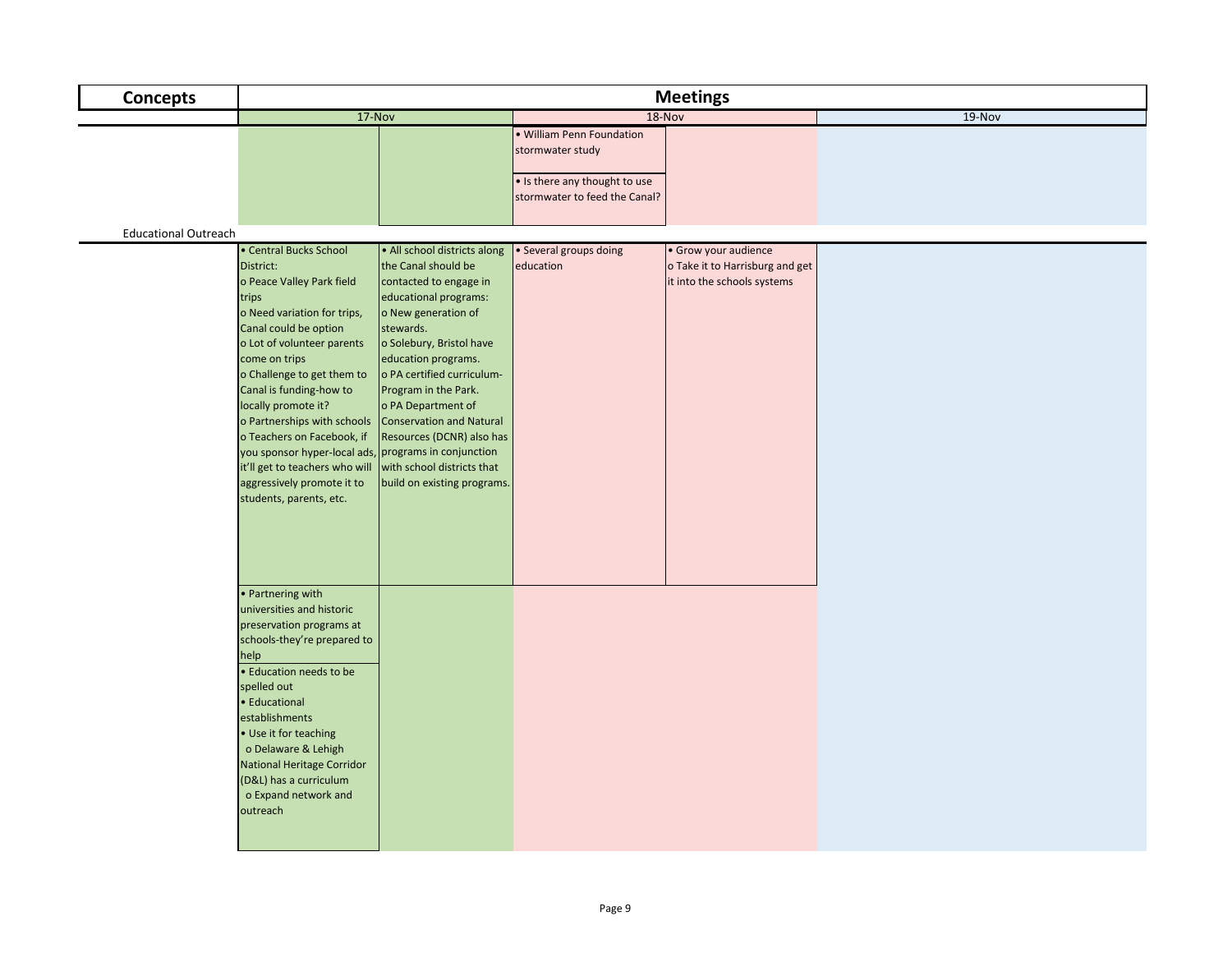| <b>Concepts</b> |                                                                                                                                                                                                                                                                                                               |                                                                                                                                                                                                                    |                                                                                                                                                                                                                               | <b>Meetings</b>                                                                                                                                                   |        |
|-----------------|---------------------------------------------------------------------------------------------------------------------------------------------------------------------------------------------------------------------------------------------------------------------------------------------------------------|--------------------------------------------------------------------------------------------------------------------------------------------------------------------------------------------------------------------|-------------------------------------------------------------------------------------------------------------------------------------------------------------------------------------------------------------------------------|-------------------------------------------------------------------------------------------------------------------------------------------------------------------|--------|
|                 | $17-Nov$                                                                                                                                                                                                                                                                                                      |                                                                                                                                                                                                                    |                                                                                                                                                                                                                               | 18-Nov                                                                                                                                                            | 19-Nov |
|                 | · D&L has a museum<br>component and lays out<br>artifacts along the trail                                                                                                                                                                                                                                     |                                                                                                                                                                                                                    |                                                                                                                                                                                                                               |                                                                                                                                                                   |        |
|                 |                                                                                                                                                                                                                                                                                                               |                                                                                                                                                                                                                    |                                                                                                                                                                                                                               |                                                                                                                                                                   |        |
| Safety          |                                                                                                                                                                                                                                                                                                               |                                                                                                                                                                                                                    | • Washington Crossing                                                                                                                                                                                                         |                                                                                                                                                                   |        |
|                 |                                                                                                                                                                                                                                                                                                               |                                                                                                                                                                                                                    | community has 3 ways of<br>getting in<br>o Flooding that shuts down<br>the area is because of the<br>Canal<br>- Shuts down Route 532<br>o Comes from upstream                                                                 |                                                                                                                                                                   |        |
| Access          |                                                                                                                                                                                                                                                                                                               |                                                                                                                                                                                                                    |                                                                                                                                                                                                                               |                                                                                                                                                                   |        |
|                 | · Ideas on other                                                                                                                                                                                                                                                                                              | · Bucks County trails:                                                                                                                                                                                             | • Encourage more park                                                                                                                                                                                                         | · Navigation                                                                                                                                                      |        |
|                 | connections<br>· Highlands Trail can to<br>West Rockhill-remind<br>supervisors for support<br>• Connection to railroad<br>system<br>o This is key to making it<br>come alive<br>o Vanishing commodity<br>o SEPTA, bus, etc. have<br>been identified<br>o Working to get a linkage<br>from Yardley to Delaware | o How closely are we<br>working with trail groups<br>connecting trails<br>o Master trail plan in<br><b>Bucks County</b><br>o Plumstead has been<br>contacted by other<br>municipalities-master trail<br>plan there | connections to the Delaware<br>Canal<br>o Parks have amenities that<br>Delaware Canal needs like<br>restrooms<br>o Townships help take<br>pressure off Canal for facilities<br>o Provides parks with<br><b>Delaware Canal</b> | o Areas that are still<br>accessible without bridges<br>· Since 1831 served as a<br>connector for communities<br>and transportation<br>• Operational for 99 years |        |
|                 | Canal<br>o Thinking historical<br>connection<br>- New Hope-Ivyland train<br>• Moving from one<br>transportation source to<br>another                                                                                                                                                                          |                                                                                                                                                                                                                    | • Greater Lambertville New<br><b>Hope Chamber of Commerce</b><br>(GLNHCC)-one idea of the river                                                                                                                               | · Canal continues to be central<br>to 21st century of life                                                                                                        |        |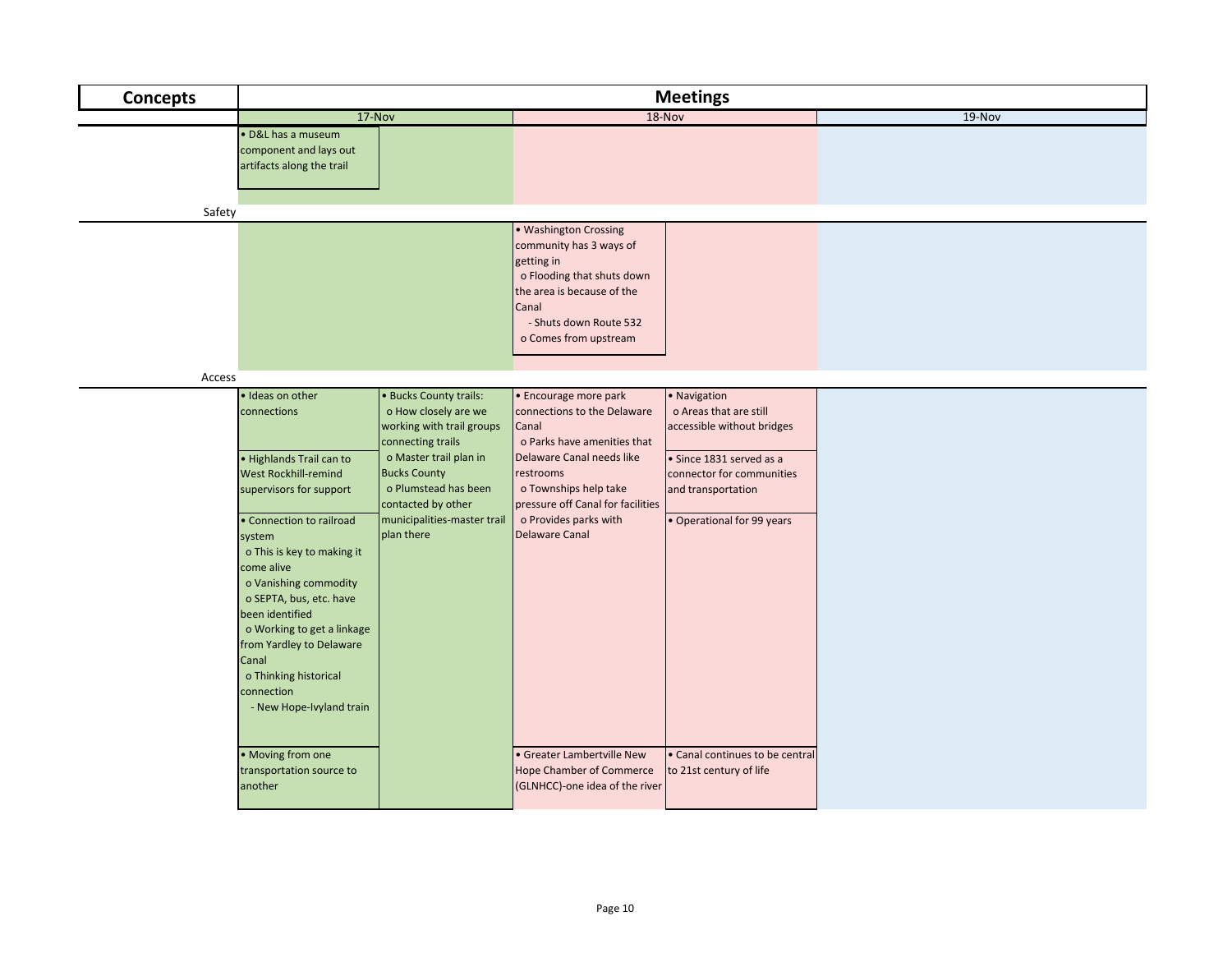| <b>Concepts</b> | <b>Meetings</b>                                                              |                                                                                              |                                                                                                                       |        |  |  |
|-----------------|------------------------------------------------------------------------------|----------------------------------------------------------------------------------------------|-----------------------------------------------------------------------------------------------------------------------|--------|--|--|
|                 | 17-Nov                                                                       |                                                                                              | 18-Nov                                                                                                                | 19-Nov |  |  |
|                 | • SEPTA looking to increase<br>infrastructure like lockers<br>and bike locks | . NJ has created a Scenic<br>Byway for Route 29                                              | . Land and water trail system                                                                                         |        |  |  |
|                 | · Inner-urban trolley system                                                 | • Route 32 is Scenic<br>Highway, but not Byway                                               | Part of the Circuit                                                                                                   |        |  |  |
|                 |                                                                              | • Easton-Phillipsburg have<br>symbiotic relationship                                         | • The reason it was so<br>important was because it was<br>connecting communities                                      |        |  |  |
|                 |                                                                              | • FODC has loop trails map                                                                   | o Conceived as integral<br>to the community and<br>the region                                                         |        |  |  |
|                 |                                                                              | • Place where communities<br>can help a lot                                                  | o This needs to be<br>developed more, make it<br>integral again                                                       |        |  |  |
|                 |                                                                              | o Supplement access<br>points                                                                | . Towns need to understand<br>how important it is                                                                     |        |  |  |
|                 |                                                                              | • Where to make connections                                                                  | o It is not currently<br>something that is<br>educated enough                                                         |        |  |  |
|                 |                                                                              | • There are not enough access<br>points to the Canal<br>$\circ$<br>People need to go into NJ | • Long term<br>o Evaluate how many visitors<br>the Delaware Canal State Park<br>can have without losing its<br>values |        |  |  |
|                 |                                                                              | · Sometimes in Point Pleasant,<br>people ask residents how to<br>get to Canal                | . What is really going to tie<br>the Delaware Canal in is the<br>river<br>o The river is important in<br>Europe       |        |  |  |
|                 |                                                                              | . Boy Scouts used to ride<br>canoes down the river and<br>back up the Canal                  | - Use the waterway to<br>get around                                                                                   |        |  |  |
|                 |                                                                              | • Canoe and kayak easy access<br>o You can rent in areas<br>but it is hard to gain           | - This will bring people<br>to the Canal<br>- Make river a regional<br>entity                                         |        |  |  |
|                 |                                                                              | access<br>• Kayak trips on Canal book up<br>real quickly                                     | - Ferry boats                                                                                                         |        |  |  |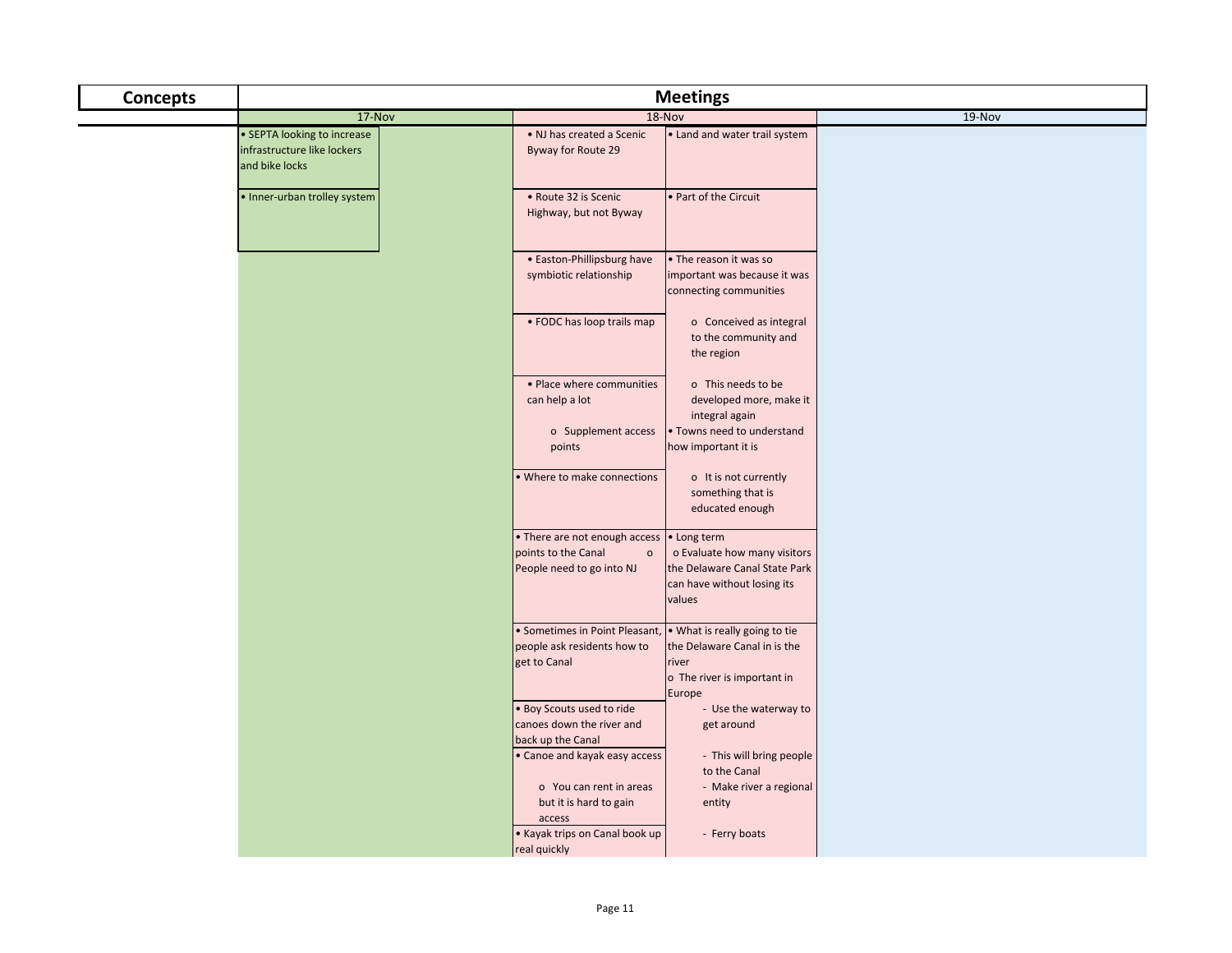| <b>Concepts</b> | <b>Meetings</b> |                                                                                                                                                                                                                                                                                                                      |                                                                                     |          |  |
|-----------------|-----------------|----------------------------------------------------------------------------------------------------------------------------------------------------------------------------------------------------------------------------------------------------------------------------------------------------------------------|-------------------------------------------------------------------------------------|----------|--|
|                 | $17-Nov$        |                                                                                                                                                                                                                                                                                                                      | 18-Nov                                                                              | $19-Nov$ |  |
|                 |                 | o Lots of demand to be<br>on the water                                                                                                                                                                                                                                                                               | o It is a literal linking of towns<br>with shopping, eating,<br>entertainment       |          |  |
|                 |                 | • Lots of people want to be on   • Is the river deep enough?<br>the path<br>· Public bike systems like in<br>Philly where you pick up a bike<br>in one place and drop it off<br>somewhere else<br>. Volksmarch in Germany<br>o Liberty Bell Walkers<br>- They go into New Hope<br>o Takes advantage of flat<br>paths | o There has to be<br>enough water in certain<br>areas<br>Flat bottom boats?         |          |  |
|                 |                 | o Very popular<br>o Walkers are Friends of the<br><b>Delaware Canal</b><br>. People will come to the                                                                                                                                                                                                                 | . How many people is too                                                            |          |  |
|                 |                 | Delaware Canal rather than<br>the D&R Canal because it is<br>more interesting<br>o Even if path is not as nice<br>o Heard this from the biking<br>groups<br>- View vs. speed                                                                                                                                         | many?                                                                               |          |  |
|                 |                 | • Parallels<br>o Same scale as in England<br>- See the backs of buildings<br>and towns not normally seen<br>on the road<br>- Views of towns<br>- Shifts of point of view<br>o Points of view back to the<br>river                                                                                                    | · Easy access to the river in<br><b>Bristol</b><br>o Only tidal marsh is in Bristol |          |  |
|                 |                 | · Possibility of motorized<br>boats in the Canal                                                                                                                                                                                                                                                                     | • Lower Makefield and Upper<br><b>Black Eddy have ramps</b>                         |          |  |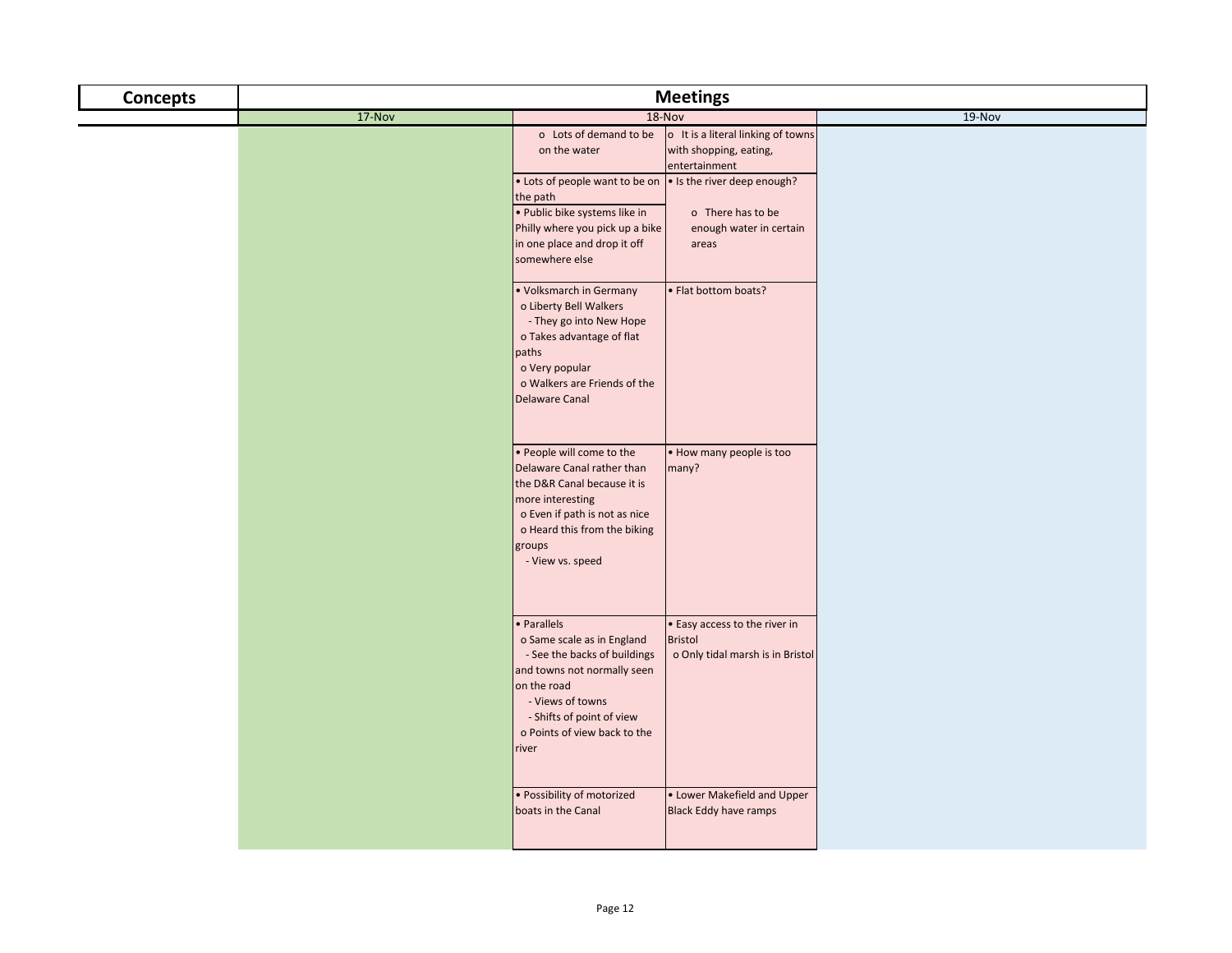| <b>Concepts</b>     | <b>Meetings</b> |                                                                |                                                                                                                                                                                                                                                                                                                                                                                                                                                                                                                                                                                                   |  |  |
|---------------------|-----------------|----------------------------------------------------------------|---------------------------------------------------------------------------------------------------------------------------------------------------------------------------------------------------------------------------------------------------------------------------------------------------------------------------------------------------------------------------------------------------------------------------------------------------------------------------------------------------------------------------------------------------------------------------------------------------|--|--|
|                     | 17-Nov          | 18-Nov                                                         | 19-Nov                                                                                                                                                                                                                                                                                                                                                                                                                                                                                                                                                                                            |  |  |
|                     |                 | • There is no way for elderly in<br>Easton to get to the Canal |                                                                                                                                                                                                                                                                                                                                                                                                                                                                                                                                                                                                   |  |  |
| Play                |                 |                                                                |                                                                                                                                                                                                                                                                                                                                                                                                                                                                                                                                                                                                   |  |  |
| <b>New Uses</b>     |                 |                                                                |                                                                                                                                                                                                                                                                                                                                                                                                                                                                                                                                                                                                   |  |  |
|                     |                 | • Tons of people use river<br>recreationally<br>o Tubing       |                                                                                                                                                                                                                                                                                                                                                                                                                                                                                                                                                                                                   |  |  |
| <b>Current Uses</b> |                 |                                                                |                                                                                                                                                                                                                                                                                                                                                                                                                                                                                                                                                                                                   |  |  |
|                     |                 |                                                                | · How do you balance modern<br>facilities with history?<br>• D&R should not be used as a<br>potable example<br>o D&R is interlinked to New<br>Brunswick inland<br>o Delaware Canal follows the<br>river so why use it for potable<br>o Down in Philadelphia there<br>are salt problems in Delaware<br>River<br>o You could sell it in Bristol<br>• Swimming in the Canal<br>o Why not have a safe<br>swimming area<br>o It goes on illegally<br>o Delaware River is swimmable<br>- Have buoys with the net<br>- Protected areas<br>• There has not been water in<br>the southern portion all year |  |  |
| Conservation        |                 |                                                                |                                                                                                                                                                                                                                                                                                                                                                                                                                                                                                                                                                                                   |  |  |
|                     |                 |                                                                |                                                                                                                                                                                                                                                                                                                                                                                                                                                                                                                                                                                                   |  |  |

Historical Importance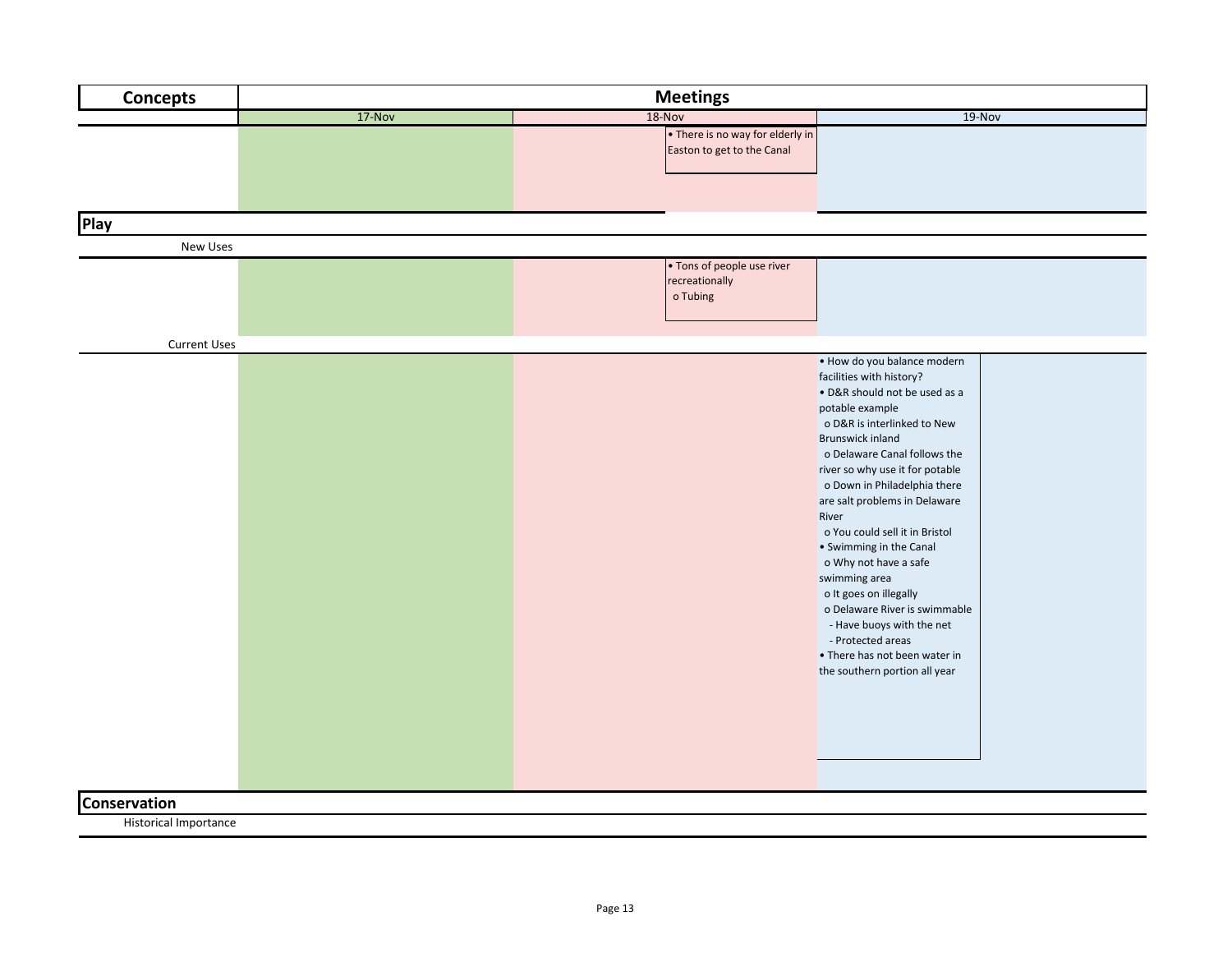| <b>Concepts</b> | <b>Meetings</b>                                                                                                              |        |                                                                                                                                                                                                                             |  |  |  |
|-----------------|------------------------------------------------------------------------------------------------------------------------------|--------|-----------------------------------------------------------------------------------------------------------------------------------------------------------------------------------------------------------------------------|--|--|--|
|                 | $17-Nov$                                                                                                                     | 18-Nov | $19-Nov$                                                                                                                                                                                                                    |  |  |  |
|                 | • Model ordinances stated<br>in 1987 Master Plan:<br>o Needs to be revisited<br>o Canal enhancement<br>ordinance tailored to |        | • Creates the cultural landscape<br>for much of the communities<br>along the Canal<br>• It is the last remaining tow                                                                                                        |  |  |  |
|                 | individual municipalities                                                                                                    |        | path canal that can be fully<br>watered<br>o Still a challenge to keep it<br>watered<br>• Look at Green infrastructure<br>· Make sure we do not overuse<br>the Canal<br>. How will we measure our                           |  |  |  |
|                 |                                                                                                                              |        | success<br>• Preserving buildings<br>o Important<br>o Odette's building mentioned<br>in NHL designation<br>o Designation doesn't have<br>teeth for private development                                                      |  |  |  |
|                 |                                                                                                                              |        | • Some have been an eye sore<br>for years<br>o Neglect leads to making it an<br>eye sore<br>. Private owner does not have to<br>care for it like the state does<br>. Is there a local protection for<br>historic buildings? |  |  |  |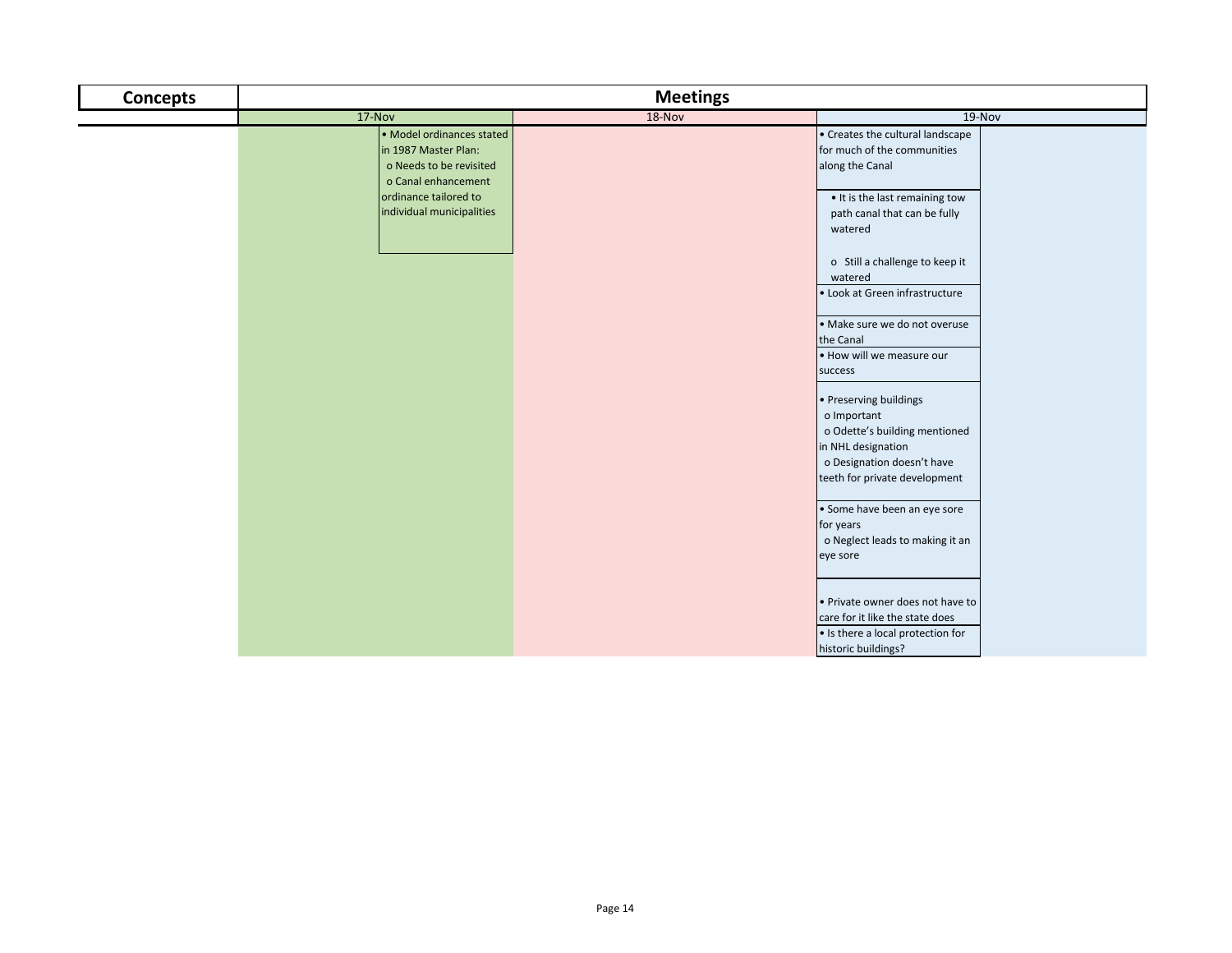| <b>Concepts</b> | <b>Meetings</b> |        |                                                                                                                                                                                                                                                                                                                                                                                                                                                                                                                                                                                                                                                                                                                                                                                                                                                                                                                                                                                                                                                              |  |  |
|-----------------|-----------------|--------|--------------------------------------------------------------------------------------------------------------------------------------------------------------------------------------------------------------------------------------------------------------------------------------------------------------------------------------------------------------------------------------------------------------------------------------------------------------------------------------------------------------------------------------------------------------------------------------------------------------------------------------------------------------------------------------------------------------------------------------------------------------------------------------------------------------------------------------------------------------------------------------------------------------------------------------------------------------------------------------------------------------------------------------------------------------|--|--|
|                 | $17-Nov$        | 18-Nov | $19-Nov$                                                                                                                                                                                                                                                                                                                                                                                                                                                                                                                                                                                                                                                                                                                                                                                                                                                                                                                                                                                                                                                     |  |  |
|                 |                 |        | Route 13 in Bristol is<br>undergoing "beautification"<br>o There should be money along<br>this stretch to help<br>o Green Lane<br>o There will be a pedestrian<br>crossing<br>- There will be a crossing on<br>Green Lane<br>- Signalized<br>o PennDOT is including<br>o Dangerous crossing over<br>Route 13 to get to Canal<br>• Part of the vision to encourage<br>local municipalities to protect<br>buildings<br>o Historical Architectural<br>Review Board (HARB)<br>• Should be standards for new<br>construction - design guidelines<br>o Reflect the architecture<br>historically<br>o There are places that could be<br>home for new businesses<br>· Adaptive reuse potential<br>o Each individual building is its<br>own project<br>. What is appropriate within the<br>Delaware Canal State Park<br>• Interaction with Federal<br><b>Emergency Management Agency</b><br>(FEMA) and flood plain ordinance<br>o Buildings have to be elevated<br>o Visually can hurt looks<br>o Conflict<br>o Safety and health issue is<br>always going to win out |  |  |
|                 |                 |        |                                                                                                                                                                                                                                                                                                                                                                                                                                                                                                                                                                                                                                                                                                                                                                                                                                                                                                                                                                                                                                                              |  |  |
| Organizations   |                 |        |                                                                                                                                                                                                                                                                                                                                                                                                                                                                                                                                                                                                                                                                                                                                                                                                                                                                                                                                                                                                                                                              |  |  |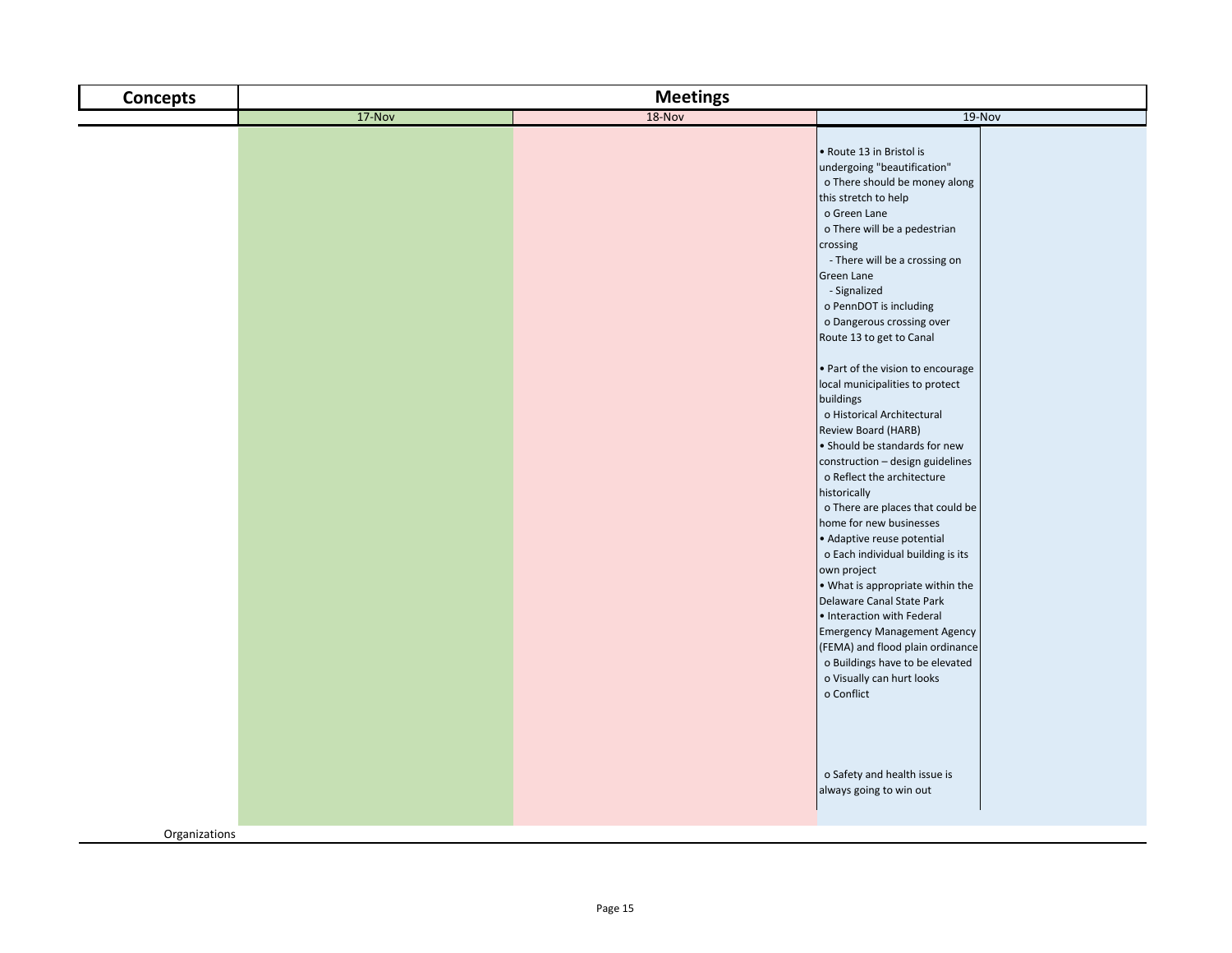| <b>Concepts</b> | <b>Meetings</b>                                                                                                                                                                                                                                                                                            |                                                                                                                                                                                                      |        |          |  |
|-----------------|------------------------------------------------------------------------------------------------------------------------------------------------------------------------------------------------------------------------------------------------------------------------------------------------------------|------------------------------------------------------------------------------------------------------------------------------------------------------------------------------------------------------|--------|----------|--|
|                 | $17-Nov$                                                                                                                                                                                                                                                                                                   |                                                                                                                                                                                                      | 18-Nov | $19-Nov$ |  |
|                 | • 'Adopt a Mile' program                                                                                                                                                                                                                                                                                   | · Delaware & Raritan<br>Canal (D&R) Commission<br>has authority over NJ lands<br>adjacent to Canal                                                                                                   |        |          |  |
|                 | · Doylestown Bike-Hike:<br>o 5 or 6 organizations<br>o 24 miles of trails<br>o Connecting to trunk trail                                                                                                                                                                                                   | • Grant money for<br>municipalities to put<br>protection clauses in<br>ordinances:<br>o PCIP Program<br>o PA Department of<br>Community and Economic<br>Development (DCED) may<br>have some programs |        |          |  |
|                 | • Intent of Delaware Canal<br>Advisory Committee (CAC) is viewshed review:<br>to bring entities together<br>o Needs to be revisited<br>o Each municipality gets<br>meeting minutes<br>o Maybe CAC needs to<br>stimulate municipalities<br>o Make sure someone from<br>municipalities go to CAC<br>meetings | PHMC hasn't revisited<br>o Original structure only<br>has 2-3 structures<br>o Have to refine                                                                                                         |        |          |  |
|                 | · Groundhog Lock had<br>power to run trolley from<br>Easton to Doylestown                                                                                                                                                                                                                                  |                                                                                                                                                                                                      |        |          |  |

## **Improvements**

| Signage |                                                        |                                                                                 |  |
|---------|--------------------------------------------------------|---------------------------------------------------------------------------------|--|
|         | • Appropriate signage,<br>applicable to Canal Clean-Up | • Signage at locks<br>o Explain the old technology                              |  |
|         | Day                                                    | . Delaware Canal has a lots of<br>different structures, lots of<br>nomenclature |  |
|         |                                                        | o Morrisville is a waste gate                                                   |  |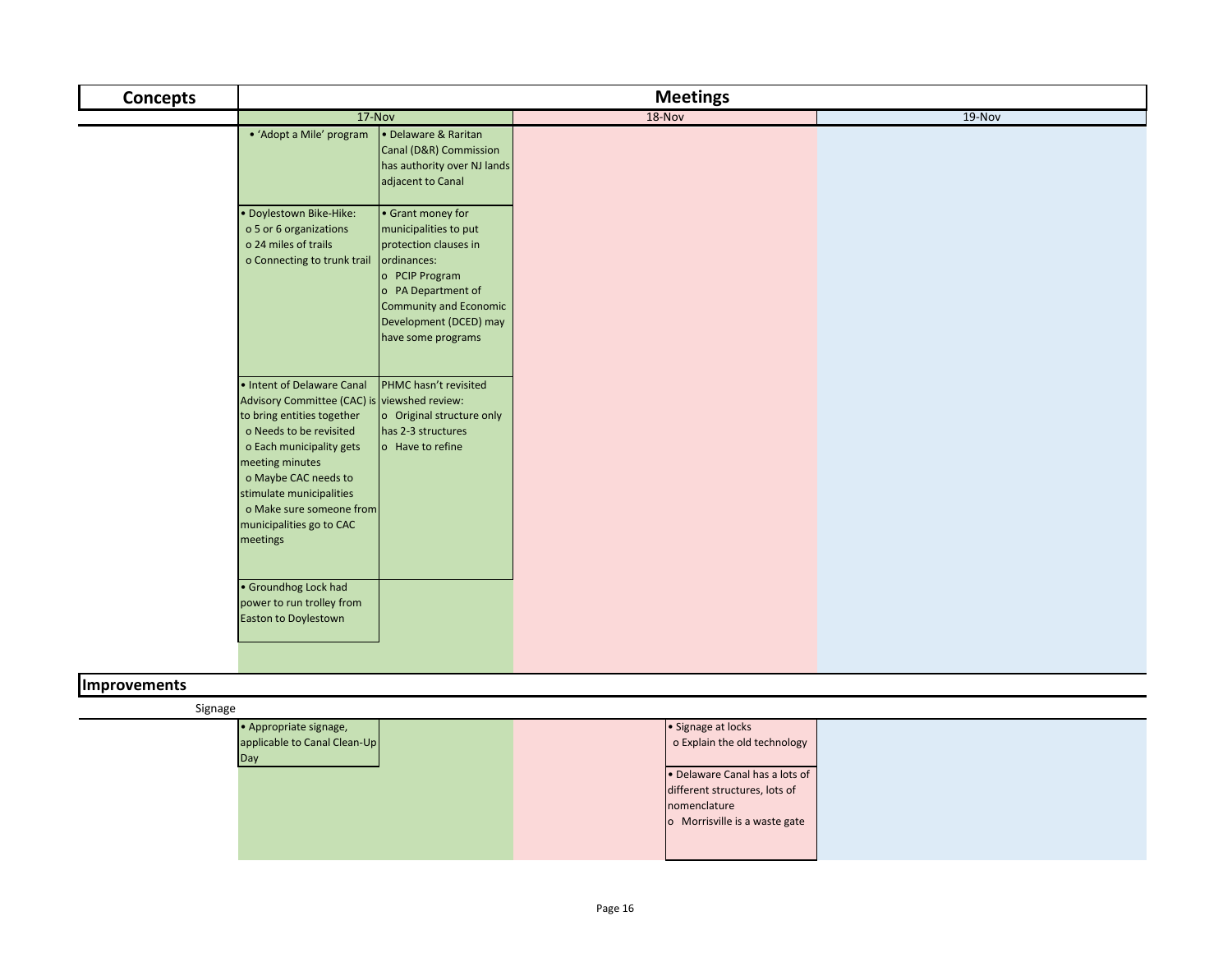| <b>Concepts</b> | <b>Meetings</b>                                                                                                                                                                                                      |                                                                                                                                        |                                                                                                                                                                                                                                                                                                                                                                                                                                                                                                                                                                                                                                      |  |  |
|-----------------|----------------------------------------------------------------------------------------------------------------------------------------------------------------------------------------------------------------------|----------------------------------------------------------------------------------------------------------------------------------------|--------------------------------------------------------------------------------------------------------------------------------------------------------------------------------------------------------------------------------------------------------------------------------------------------------------------------------------------------------------------------------------------------------------------------------------------------------------------------------------------------------------------------------------------------------------------------------------------------------------------------------------|--|--|
|                 | $17-Nov$                                                                                                                                                                                                             | 18-Nov                                                                                                                                 | $19-Nov$                                                                                                                                                                                                                                                                                                                                                                                                                                                                                                                                                                                                                             |  |  |
| Maintenance     |                                                                                                                                                                                                                      | • No signage in parks                                                                                                                  |                                                                                                                                                                                                                                                                                                                                                                                                                                                                                                                                                                                                                                      |  |  |
|                 | • Antiquity of Canal:<br>o Hand-made<br>o What skills were required<br>to build Canal?<br>o These are vanishing<br>crafts<br>o Gather info to train<br>artisans-hard to find<br>o An opportunity for job<br>creation | • Maintenance of water - very<br>important<br>o Raise level of importance<br>that water needs to be there<br>always<br>o Quantify this | . How can we approach this in a<br>new and different fashion?<br>. Is it possible for municipalities<br>to pick up basic maintenance?<br>o Supplemental help that could<br>help state park<br>o It's good and bad<br>- Great to have them maintain<br><b>lit</b><br>- But now staff is not<br>maintaining<br>- Having municipality<br>employees<br>- There is a union that covers<br>maintenance<br>. Work and study the CAC to<br>make sure they are doing the job<br>o Are they the natural entity?<br>o Maybe it is time for another<br>look at that body<br>o Do they need taxing<br>authority?<br>o Body that can speak for use |  |  |
|                 |                                                                                                                                                                                                                      |                                                                                                                                        | • CAC meetings are reports from<br>DCNR-not working meetings<br>o Do not reinvent something<br>o Maybe this is just a<br>committee                                                                                                                                                                                                                                                                                                                                                                                                                                                                                                   |  |  |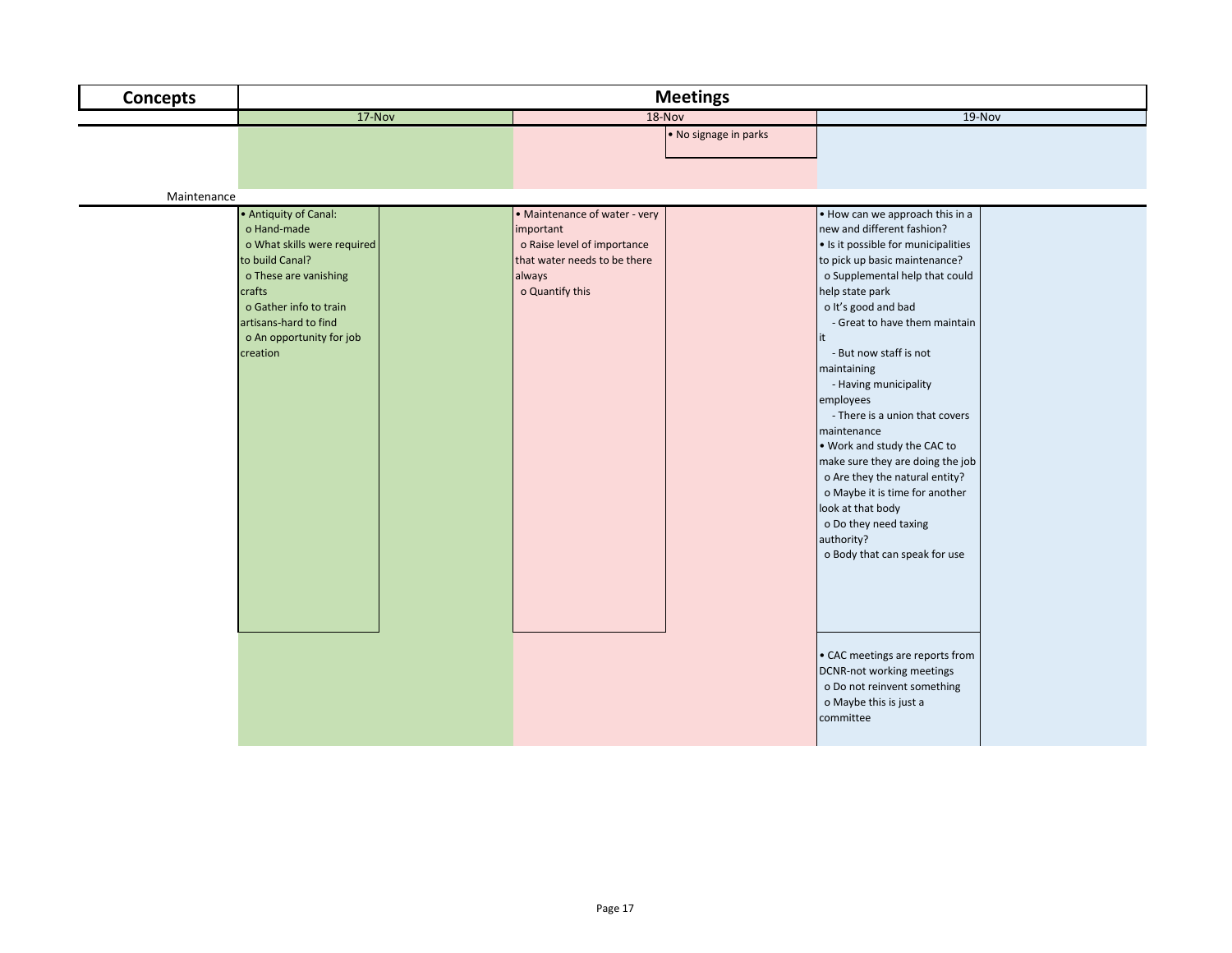| <b>Concepts</b>              |                                                                                                                               | <b>Meetings</b>                                                                                                                                                                                        |                                                                                                                                                                                                                                                                                                                                                                                                                                                                                                                                                                                                                               |  |  |
|------------------------------|-------------------------------------------------------------------------------------------------------------------------------|--------------------------------------------------------------------------------------------------------------------------------------------------------------------------------------------------------|-------------------------------------------------------------------------------------------------------------------------------------------------------------------------------------------------------------------------------------------------------------------------------------------------------------------------------------------------------------------------------------------------------------------------------------------------------------------------------------------------------------------------------------------------------------------------------------------------------------------------------|--|--|
|                              | $17-Nov$                                                                                                                      |                                                                                                                                                                                                        |                                                                                                                                                                                                                                                                                                                                                                                                                                                                                                                                                                                                                               |  |  |
|                              |                                                                                                                               | 18-Nov                                                                                                                                                                                                 | 19-Nov<br>• CAC is made up of<br>municipalities, business<br>associations, legislators<br>• Seems to have lost power<br>o Turned into ranting time<br>• Maybe needs to be<br>reenergized, from where?<br>o Stakeholders and<br>municipalities steer the meeting<br>o This should be governing body<br>for Canal<br>o Need stakeholders to<br>participate<br>o There are facilitative ways to<br>invite them in<br>o Sounds like the right balance<br>of people<br>o This is a goal of the advisory<br>meeting, to reenergize<br>• Communicating all this<br>information electronically<br>o This is a gap<br>o What is where? |  |  |
|                              |                                                                                                                               |                                                                                                                                                                                                        | o Who is doing what?<br>o Events<br>o Need a central point                                                                                                                                                                                                                                                                                                                                                                                                                                                                                                                                                                    |  |  |
| Parking                      |                                                                                                                               |                                                                                                                                                                                                        |                                                                                                                                                                                                                                                                                                                                                                                                                                                                                                                                                                                                                               |  |  |
| <b>Community Restoration</b> |                                                                                                                               |                                                                                                                                                                                                        |                                                                                                                                                                                                                                                                                                                                                                                                                                                                                                                                                                                                                               |  |  |
|                              | • Hospitality industry<br>o Hotels<br>o Bed and breakfast<br>o Friends have been<br>working with those types of<br>businesses | . It is not just the people that<br>live within a 1/4 mile, if you're<br>3-4 miles out, still value<br>o Stakeholders do not have<br>to be on the Canal<br>· Doylestown-hot bed of<br>people coming in |                                                                                                                                                                                                                                                                                                                                                                                                                                                                                                                                                                                                                               |  |  |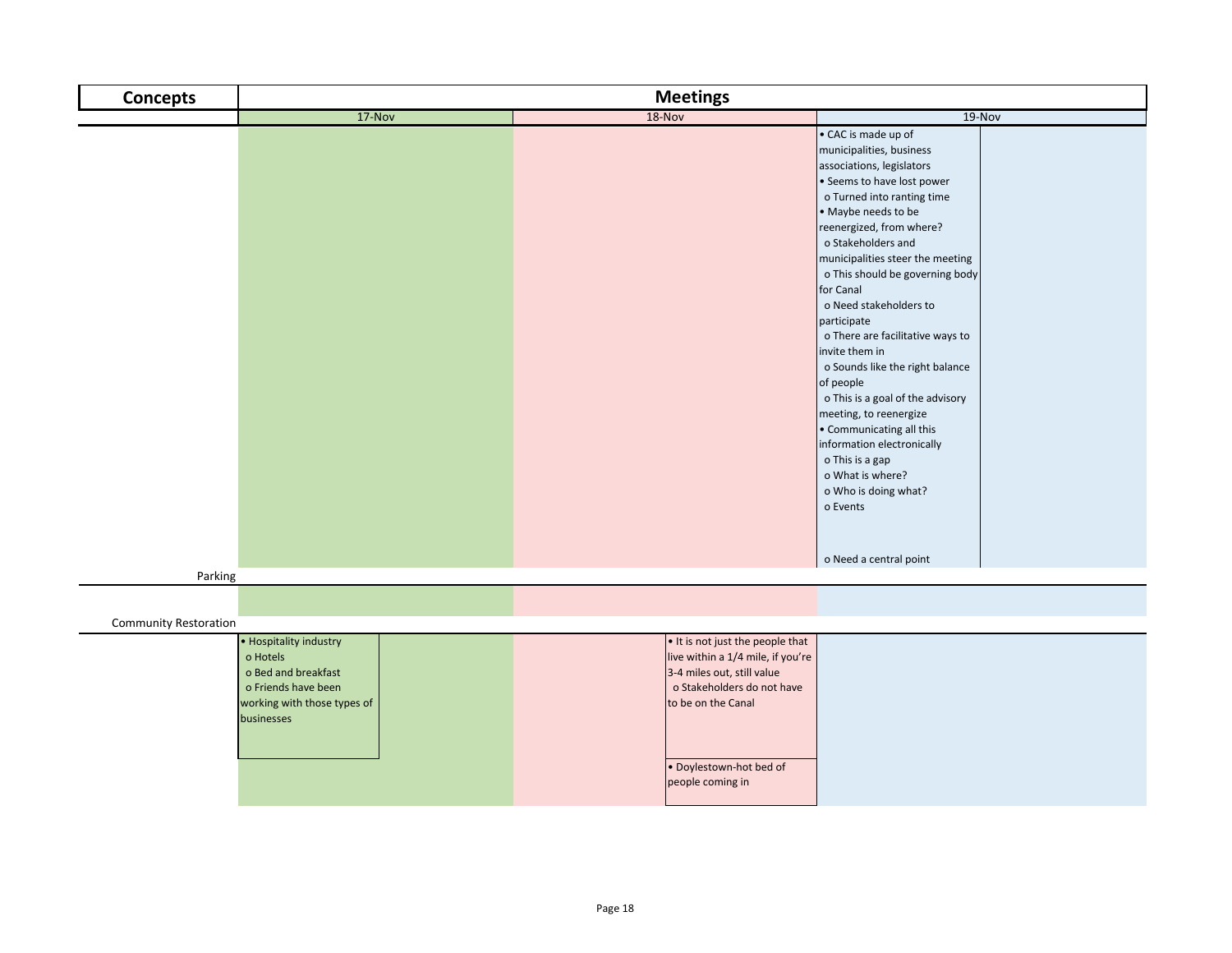| <b>Concepts</b>  | <b>Meetings</b>                                                                                                                                                                                                                                                                                                                                             |                                                                                                                                                                                                                                     |                                                                                                                                                                                                                                           |                                                                                                                                                                                                                                                                                                                                                                                                                                                       |  |
|------------------|-------------------------------------------------------------------------------------------------------------------------------------------------------------------------------------------------------------------------------------------------------------------------------------------------------------------------------------------------------------|-------------------------------------------------------------------------------------------------------------------------------------------------------------------------------------------------------------------------------------|-------------------------------------------------------------------------------------------------------------------------------------------------------------------------------------------------------------------------------------------|-------------------------------------------------------------------------------------------------------------------------------------------------------------------------------------------------------------------------------------------------------------------------------------------------------------------------------------------------------------------------------------------------------------------------------------------------------|--|
|                  | $17-Nov$                                                                                                                                                                                                                                                                                                                                                    | 18-Nov                                                                                                                                                                                                                              |                                                                                                                                                                                                                                           | $19-Nov$                                                                                                                                                                                                                                                                                                                                                                                                                                              |  |
|                  |                                                                                                                                                                                                                                                                                                                                                             |                                                                                                                                                                                                                                     | · People from Philadelphia,<br>Montgomery County, NJ,<br>Easton and Bethlehem,<br>Washington Township, NJ,<br>downtown<br>o For hikes<br>• How do you capture these<br>people<br>o Set up a system to make<br>them "friends of the canal" |                                                                                                                                                                                                                                                                                                                                                                                                                                                       |  |
| Site Restoration |                                                                                                                                                                                                                                                                                                                                                             |                                                                                                                                                                                                                                     |                                                                                                                                                                                                                                           |                                                                                                                                                                                                                                                                                                                                                                                                                                                       |  |
|                  | • New technology-green<br>• Review of projects:<br>solutions fitting for the<br>o Very definitive<br>Canal character<br>boundaries are set<br>o Expand boundaries to<br>include viewsheds<br>o For projects outside the<br>area that come to the<br>Canal, like Solebury<br>banking ?? project, explore<br>creative ways to bring in<br>viewshed protection | · Infrastructure includes walls<br>that sometimes fail                                                                                                                                                                              | • Canal is part of the cultural<br>landscape                                                                                                                                                                                              | · Stormwater study funded by<br>William Penn study with<br>PennDOT and DCNR<br>o Impacts of state byway<br>. What change will PennDOT do<br>to River Road?<br>o What is done when the road<br>directly drains into Canal in<br>certain areas?<br>o There is now a cultural<br>resource survey using PennDOT<br>resources<br>• Understanding what is<br>acceptable<br>o Need to understand<br>important characteristics<br>o Not reinventing the wheel |  |
|                  |                                                                                                                                                                                                                                                                                                                                                             | • What happens in New<br>Jersey D&R is a potable<br>water source<br>· Difficulty in getting permits<br>and the standards to repair<br>locks<br>o Possibility for easier<br>process (interim<br>standards for temporary<br>solution) | • Last canal in US capable of<br>being fulling watered<br>. Improvements have to be<br>done with respect to the<br>landmark<br>• If generating more<br>recreation and tourism, we<br>have to consider impact                              |                                                                                                                                                                                                                                                                                                                                                                                                                                                       |  |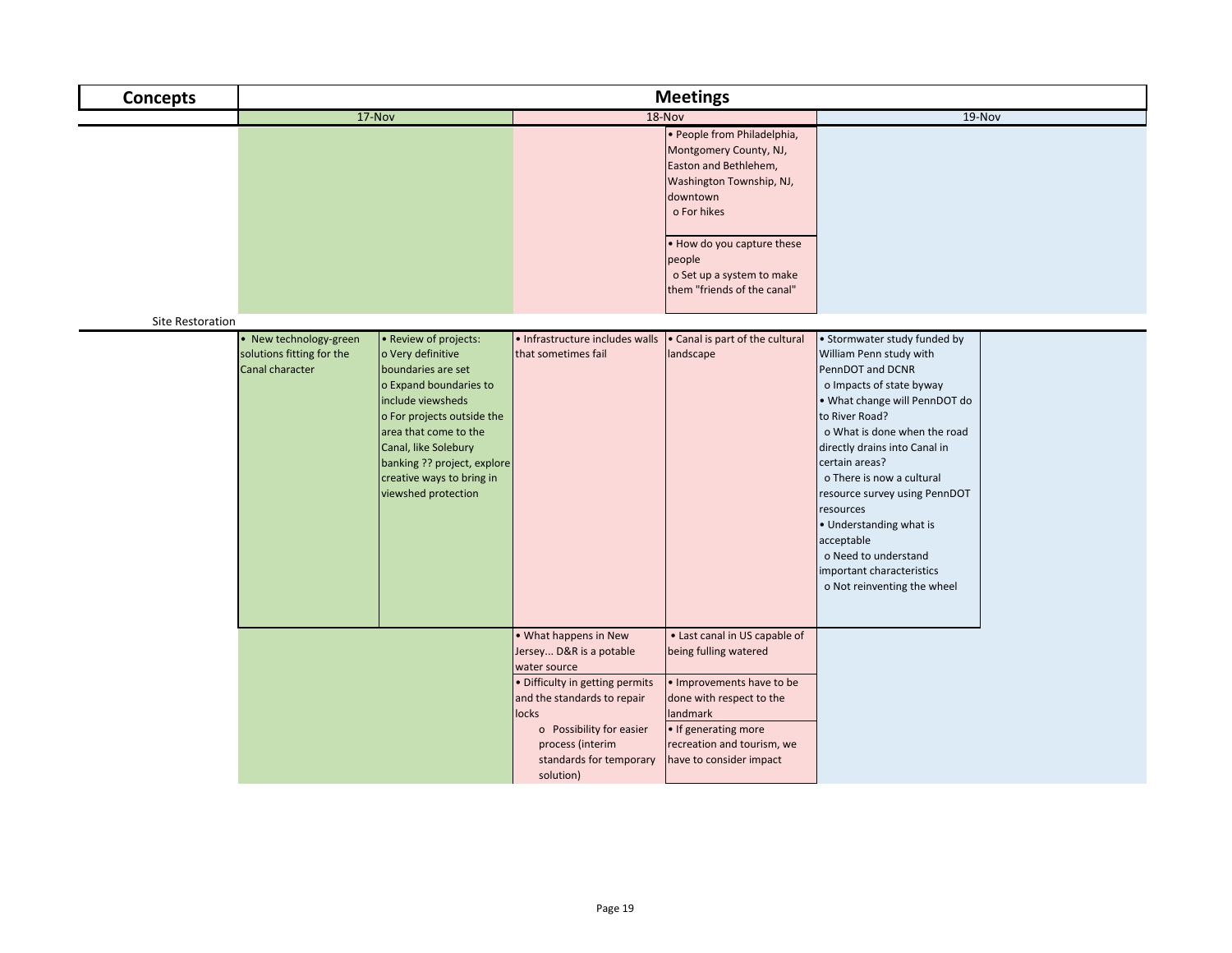| <b>Concepts</b>     | <b>Meetings</b> |                                                                                                                                                                                                                                                                                                                                                                                     |                                                                                                                                                             |        |
|---------------------|-----------------|-------------------------------------------------------------------------------------------------------------------------------------------------------------------------------------------------------------------------------------------------------------------------------------------------------------------------------------------------------------------------------------|-------------------------------------------------------------------------------------------------------------------------------------------------------------|--------|
|                     | $17-Nov$        |                                                                                                                                                                                                                                                                                                                                                                                     | 18-Nov                                                                                                                                                      | 19-Nov |
|                     |                 | o Gather funding over<br>years to get the locks<br>back to the way they<br>were<br>o Quicker interim fixing<br>process                                                                                                                                                                                                                                                              | . Do not engage in over-<br>conservation<br>o Need to consider what it<br>needs to generate revenue<br>o Do not be afraid of<br>improving                   |        |
|                     |                 | • Is there any primary research • How many locks - 23<br>done on the Canal?<br>o This was not done with this the overall process<br>project<br>o Good idea<br>o We have anecdotal stories<br>o Did do a study years again<br>with counters and surveys<br>- Can be made available<br>- This has been provided<br>· Survey will only cover<br>current, maybe we want to<br>change it | o Locks should be restored in<br>o Locks in Morrisville are<br>amazing to watch and see<br>them work during floods                                          |        |
|                     |                 |                                                                                                                                                                                                                                                                                                                                                                                     | . The only working lock is the<br>Yardley lock<br>• Craft skills to operate the<br>locks are not present<br>o FODC to begin a program<br>to instruct people |        |
| <b>Public Needs</b> |                 |                                                                                                                                                                                                                                                                                                                                                                                     |                                                                                                                                                             |        |
|                     |                 |                                                                                                                                                                                                                                                                                                                                                                                     |                                                                                                                                                             |        |
| Water Improvements  |                 |                                                                                                                                                                                                                                                                                                                                                                                     |                                                                                                                                                             |        |
|                     |                 |                                                                                                                                                                                                                                                                                                                                                                                     |                                                                                                                                                             |        |
| <b>Funding</b>      |                 |                                                                                                                                                                                                                                                                                                                                                                                     |                                                                                                                                                             |        |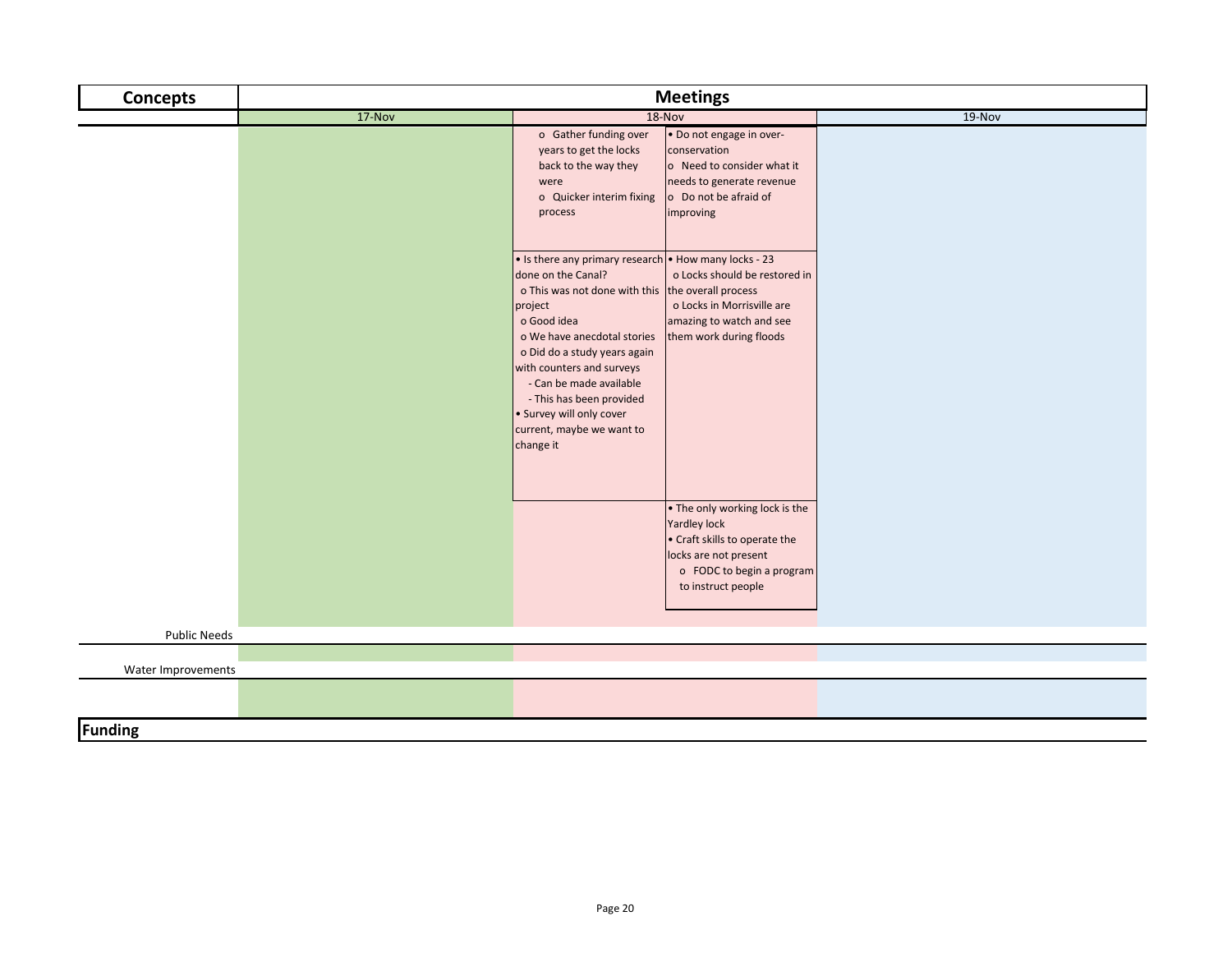| <b>Concepts</b> | <b>Meetings</b>                                                                                                    |                                                                                                                                                                    |                                                                                                                                                                                                                                                                                                                               |  |
|-----------------|--------------------------------------------------------------------------------------------------------------------|--------------------------------------------------------------------------------------------------------------------------------------------------------------------|-------------------------------------------------------------------------------------------------------------------------------------------------------------------------------------------------------------------------------------------------------------------------------------------------------------------------------|--|
|                 | $17-Nov$                                                                                                           | 18-Nov                                                                                                                                                             | 19-Nov                                                                                                                                                                                                                                                                                                                        |  |
|                 | • Type of funding for Lehigh<br><b>Valley Planning Commission</b><br>(LVPC)-they're developing<br>model ordinances | • Developing the business<br>community<br>o Work with developers that<br>have interest in developing<br>along the Canal<br>o Fee in lieu of Canal<br>improvements? | . How do we finance all this?<br>o Put some responsibility of<br>maintaining the status of the<br>Canal on municipalities<br>o Should be their responsibility<br>o Parks are now a central<br>infrastructure<br>- Yes, it is the municipalities'<br>responsibility to care for them<br>- How do we increase this<br>movement? |  |
|                 | • Mini-grants for<br>municipalities to adopt<br>ordinances                                                         | • Funding sources<br>o Adoption projects like road<br>adoption                                                                                                     | · Could you develop a fish<br>hatchery and grow fish to be<br>used as food and in Canal?<br>o Historic parks have fish<br>hatcheries<br>• Lack of regular water in the<br>Canal, Fish and Boat commission<br>stocks less                                                                                                      |  |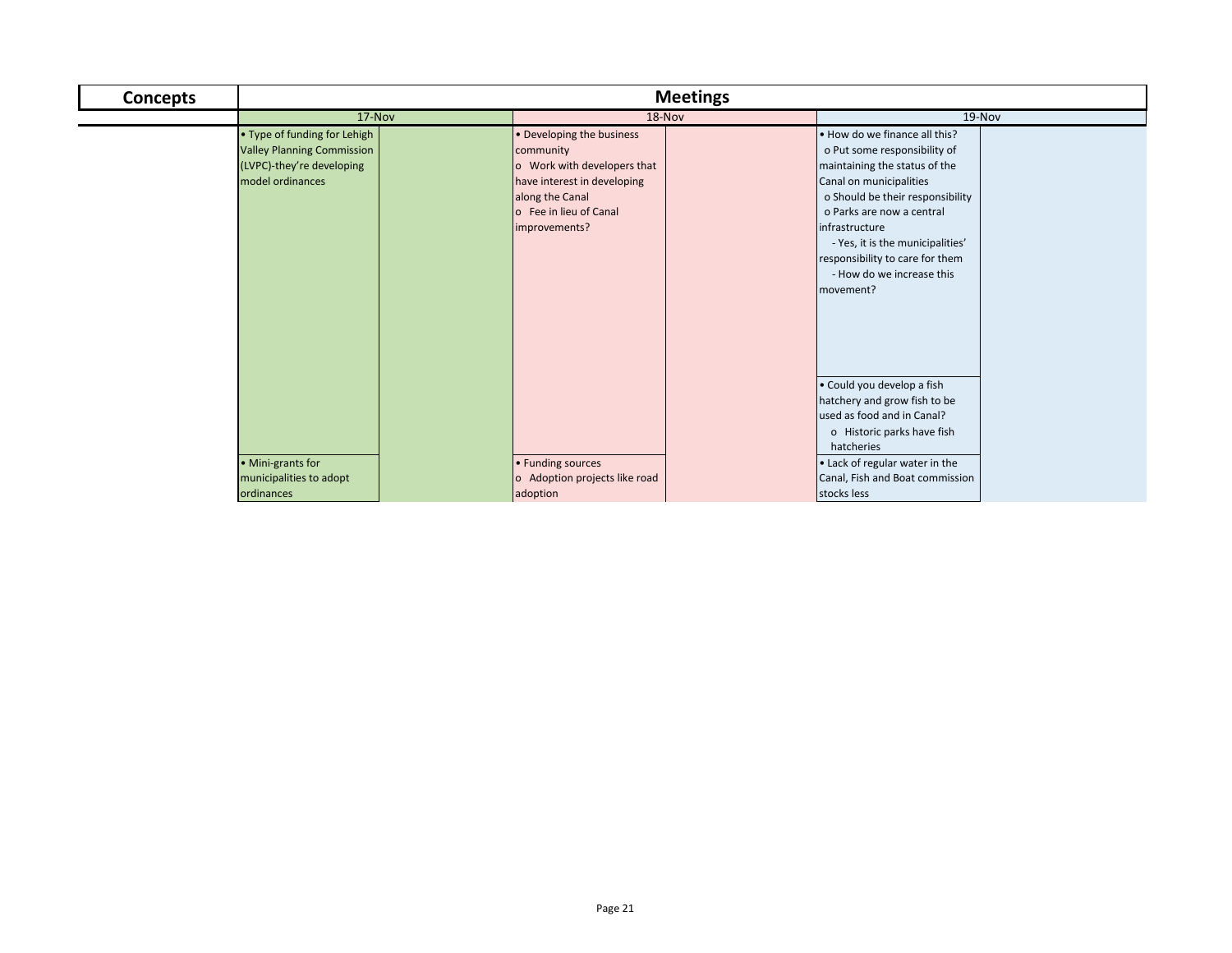| <b>Concepts</b> | <b>Meetings</b>               |  |        |  |                            |        |
|-----------------|-------------------------------|--|--------|--|----------------------------|--------|
|                 | $17-Nov$                      |  | 18-Nov |  |                            | 19-Nov |
|                 | • Public-private discussion   |  |        |  | . The local grown and made |        |
|                 | happening                     |  |        |  | products are expanding     |        |
|                 | o Concessionaires             |  |        |  |                            |        |
|                 | o Public-private              |  |        |  |                            |        |
|                 | partnership in cities to      |  |        |  |                            |        |
|                 | manage parks                  |  |        |  |                            |        |
|                 | o Improvement districts       |  |        |  |                            |        |
|                 | o Money that goes into        |  |        |  |                            |        |
|                 | pool                          |  |        |  |                            |        |
|                 | o Use lot of different        |  |        |  |                            |        |
|                 | models                        |  |        |  |                            |        |
|                 | o One partnership-            |  |        |  |                            |        |
|                 | Archimedes Screw to get       |  |        |  |                            |        |
|                 | water in Canal                |  |        |  |                            |        |
|                 | o Variety of ways             |  |        |  |                            |        |
|                 | o Appropriate business        |  |        |  |                            |        |
|                 | relationships                 |  |        |  |                            |        |
|                 | o Pay rent to Canal           |  |        |  |                            |        |
|                 | o Special Services District,  |  |        |  |                            |        |
|                 | like Center City District, to |  |        |  |                            |        |
|                 | clean city                    |  |        |  |                            |        |
|                 | o If majority of people       |  |        |  |                            |        |
|                 | want in, they'll pass         |  |        |  |                            |        |
|                 | referendum for little more in |  |        |  |                            |        |
|                 | taxes                         |  |        |  |                            |        |
|                 |                               |  |        |  |                            |        |
|                 |                               |  |        |  |                            |        |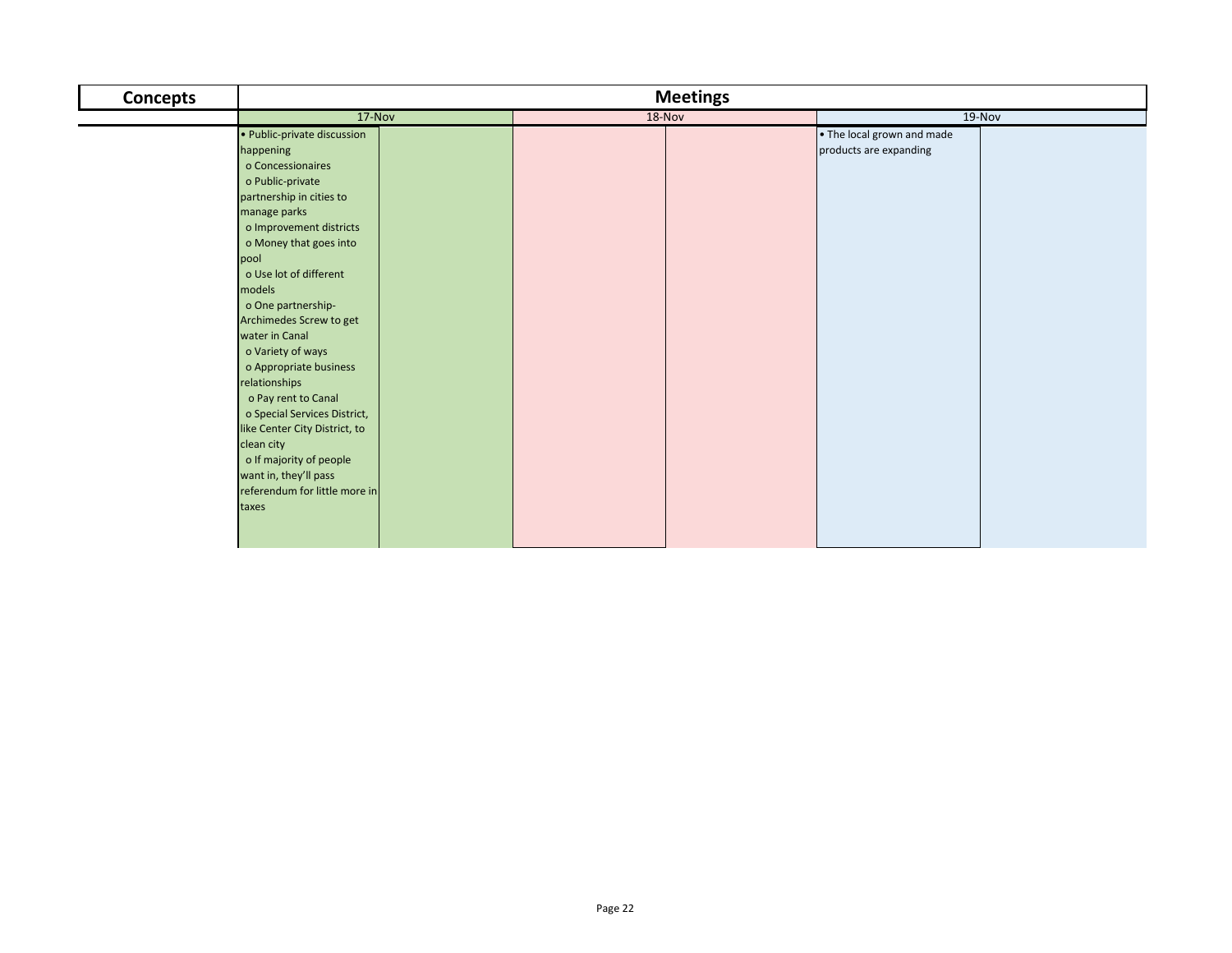| <b>Concepts</b> | <b>Meetings</b>                                                                                                                                                                                                      |                                                                                                                                                                                                                                                                                                                                                                                                                                                                                                                          |                                                                                                                                                                                                                                |  |  |
|-----------------|----------------------------------------------------------------------------------------------------------------------------------------------------------------------------------------------------------------------|--------------------------------------------------------------------------------------------------------------------------------------------------------------------------------------------------------------------------------------------------------------------------------------------------------------------------------------------------------------------------------------------------------------------------------------------------------------------------------------------------------------------------|--------------------------------------------------------------------------------------------------------------------------------------------------------------------------------------------------------------------------------|--|--|
|                 | $17-Nov$                                                                                                                                                                                                             | 18-Nov                                                                                                                                                                                                                                                                                                                                                                                                                                                                                                                   | $19-Nov$                                                                                                                                                                                                                       |  |  |
|                 | . Any possibility that state<br>would match private funds?<br>o FODC has good track<br>record of raising funds and<br>state complimenting that<br>o \$46,000 raised for<br>pumping from Centre Bridge<br>to New Hope | • Potential billion dollars from<br>business<br>o Problem is most of the<br>Canal is residential<br>o Down here by Bristol it is<br>more commercial<br>- Potential for big<br>businesses<br>o There is not one solution, or<br>one big business<br>o There are smaller<br>businesses too<br>o Public-private partnerships<br>o Stakeholder group is a good<br>collection of who feels<br>ownership<br>- Businesses<br>- Municipalities<br>- Fire departments<br>- Recreationalists<br>- Tourism groups<br><b>Birders</b> | . No municipalities that help<br>maintain the Canal<br>o PennDOT currently does some<br>road work<br>o Share a restroom facility with<br>Morrisville<br>- It's on borough property<br>- Canal built, municipality<br>maintains |  |  |
|                 |                                                                                                                                                                                                                      | . Report will hopefully identify<br>new sources of revenue<br>o Tasks that are \$50-100k<br>tasks that are community<br>orientated<br>- Picking up trash<br>- Benches<br>- Communities closest will<br>take care of their section of<br>the Canal<br>- Large projects are state<br>- Different types of tasks for<br>per person basis vs. state basis<br>- Community can say its only<br>\$5k out of the budget                                                                                                          | . Is it really feasible to ask local<br>communities to fund a state<br>park?<br>o Needs to be a made a priority<br>on a state level                                                                                            |  |  |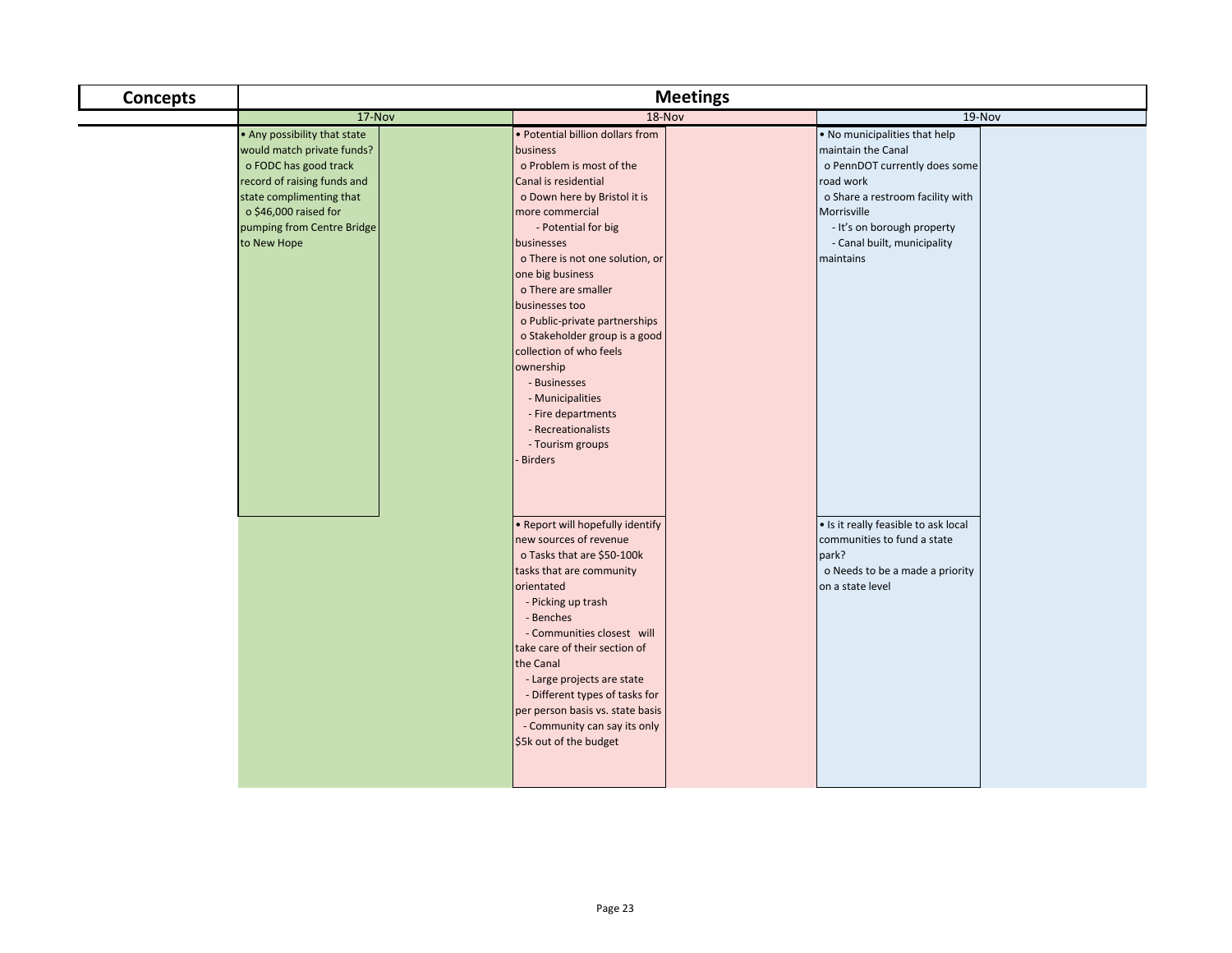| <b>Concepts</b> | <b>Meetings</b> |                                                                               |                                                                                                                                                                                                                                                                                                              |
|-----------------|-----------------|-------------------------------------------------------------------------------|--------------------------------------------------------------------------------------------------------------------------------------------------------------------------------------------------------------------------------------------------------------------------------------------------------------|
|                 | 17-Nov          | 18-Nov                                                                        | 19-Nov                                                                                                                                                                                                                                                                                                       |
|                 |                 | • Make them realize the<br>advantage<br>o Break it up into smaller<br>"parks" | • Areas where they invest in<br>areas directly adjacent to the<br>Canal instead of funding the<br>state park<br>• There are other states with<br>local communities that help fund<br>state parks<br>o Yuma, AZ ??                                                                                            |
|                 |                 |                                                                               | • Fairmount Park<br>o The park needed to benefit<br>the communities closest to the<br>park<br>o Conservancies that are<br>created to benefit the parks<br>- Non profits<br>- Help augment the state levels<br>- There already is a structure to<br>follow<br>o Parks cannot do it on their<br>own these days |
|                 |                 |                                                                               | • Should the townships be<br>contributing to non profits to<br>save money on minimum wage<br>requirements?<br>. Norristown Farm Park is<br>example of community run park<br>· Bristol already takes care of<br>last portion of the Delaware<br>Canal (last 7/10 mile)                                        |